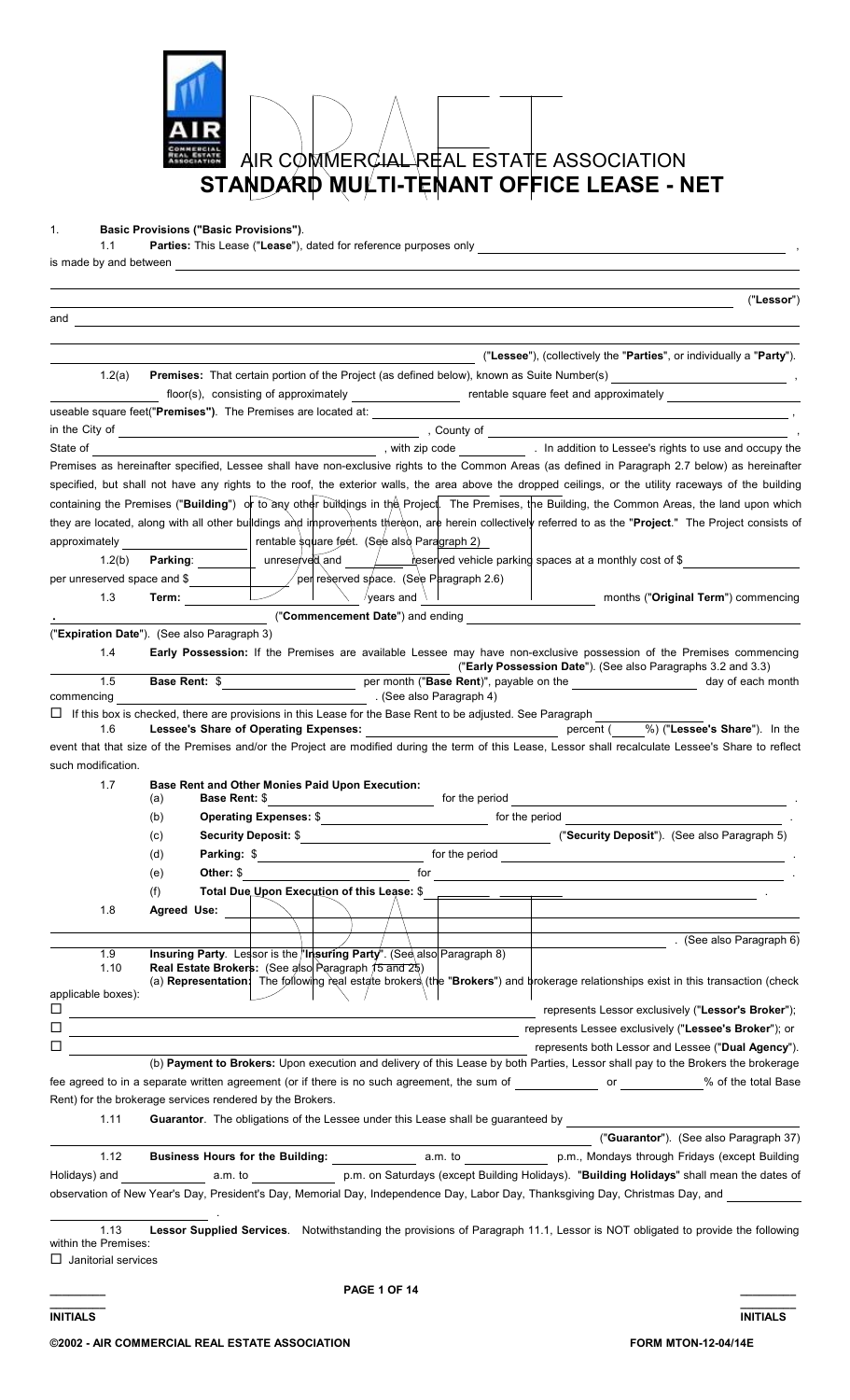| $\Box$ Electricity                                                                                    |
|-------------------------------------------------------------------------------------------------------|
| $\Box$ Other (specify):                                                                               |
| Attachments. Attached hereto are the following, all of which constitute a part of this Lease:<br>1.14 |
| $\Box$ an Addendum consisting of Paragraphs<br>through                                                |
| $\Box$ a plot plan depicting the Premises;                                                            |
| $\Box$ a current set of the Rules and Regulations:                                                    |
| $\Box$ a Work Letter;                                                                                 |
| $\Box$ a janitorial schedule;                                                                         |
| $\Box$ other (specify):                                                                               |
|                                                                                                       |

## 2. **Premises**.

Letting. Lessor hereby leases to Lessee, and Lessee hereby leases from Lessor, the Premises, for the term, at the rental, and upon all of the terms, covenants and conditions set forth in this Lease. While the approximate square footage of the Premises may have been used in the marketing of the Premises for purposes of comparison, the Base Rent stated herein is NOT tied to square footage and is not subject to adjustment should the actual size be determined to be different. **Note: Lessee is advised to verify the actual size prior to executing this Lease.**

 2.2 **Condition**. Lessor shall deliver the Premises to Lessee in a clean condition on the Commencement Date or the Early Possession Date, whichever first occurs ("**Start Date**"), and warrants that the existing electrical, plumbing, fire sprinkler, lighting, heating, ventilating and air conditioning systems ("**HVAC**"), and all other items which the Lessor is obligated to construct pursuant to the Work Letter attached hereto, if any, other than those constructed by Lessee, shall be in good operating condition on said date, that the structural elements of the roof, bearing walls and foundation of the Unit shall be free of material defects, and that the Premises do not contain hazardous levels of any mold or fungi defined as toxic under applicable state or federal law. Lessor also warrants, that unless otherwise specified in writing, Lessor is unaware of (i) any recorded Notices of Default affecting the Premise; (ii) any delinquent amounts due under any loan secured by the Premises; and (iii) any bankruptcy proceeding affecting the Premises.

 2.3 **Compliance**. Lessor warrants that to the best of its knowledge the improvements on the Premises and the Common Areas comply with the building codes applicable laws, covenants or restrictions of record, regulations, and ordinances (**"Applicable Requirements"**) that were in effect at the time that each improvement, or portion thereof, was constructed. Said warranty does not apply to the use to which Lessee will put the Premises, modifications which may be required by the Americans with Disabilities Act or any similar laws as a result of Lessee's use (see Paragraph 49), or to any Alterations or Utility Installations (as defined in Paragraph 7.3(a)) made or to be made by Lessee. **NOTE: Lessee is responsible for determining whether or not the zoning and other Applicable Requirements are appropriate for Lessee's intended use, and acknowledges that** past uses of the Premises may no longer be allowed. If the Premises do not comply with said warranty, Lessor shall, except as otherwise provided, promptly after receipt of written notice from Lessee setting forth with/specificity the nature and extent of such non-compliance, rectify the same. If the Applicable Requirements are hereafter ¢hanged∖so as to require du/ring the term of this Lease the construction of an addition to or an alteration of the Premises, the remediation of any Hazardous Substance, or the reinforcement or other physical modification of the Premises ("**Capital Expenditure**"), Lessor and Lessee shall allocate the cost of such work as follows:

(a) Subject to Paragraph 2.3(¢) below, if such Capital Expenditures are required as a result of the specific and unique use of the Premises by Lessee as compared with uses by tenants in general, Lessee shall be fully responsible for the cost thereof, provided, however that if such Capital Expenditure is required during the last 2/years of this Lease and the cost thereof exceeds 6 months' Base Rent, Lessee may instead terminate this Lease unless Lessor notifies Lessee, in writing, within 10 days after receipt of Lessee's termination notice that Lessor has elected to pay the difference between the actual cost thereof and the amount equal to 6 months' Base Rent. If Lessee elects termination, Lessee shall immediately cease the use of the Premises which requires such Capital Expenditure and deliver to Lessor written notice specifying a termination date at least 90 days thereafter. Such termination date shall, however, in no event be earlier than the last day that Lessee could legally utilize the Premises without commencing such Capital Expenditure.

 (b) If such Capital Expenditure is not the result of the specific and unique use of the Premises by Lessee (such as, governmentally mandated seismic modifications), then Lessor shall pay for such Capital Expenditure and Lessee shall only be obligated to pay, each month during the remainder of the term of this Lease or any extension thereof, on the date that on which the Base Rent is due, an amount equal to 1/144th of the portion of such costs reasonably attributable to the Premises. Lessee shall pay Interest on the balance but may prepay its obligation at any time. If, however, such Capital Expenditure is required during the last 2 years of this Lease or if Lessor reasonably determines that it is not economically feasible to pay its share thereof, Lessor shall have the option to terminate this Lease upon 90 days prior written notice to Lessee unless Lessee notifies Lessor, in writing, within 10 days after receipt of Lessor's termination notice that Lessee will pay for such Capital Expenditure. If Lessor does not elect to terminate, and fails to tender its share of any such Capital Expenditure, Lessee may advance such funds and deduct same, with Interest, from Rent until Lessor's share of such costs have been fully paid. If Lessee is unable to finance Lessor's share, or if the balance of the Rent due and payable for the remainder of this Lease is not sufficient to fully reimburse Lessee on an offset basis, Lessee shall have the right to terminate this Lease upon 30 days written notice to Lessor.

 (c) Notwithstanding the above, the provisions concerning Capital Expenditures are intended to apply only to non-voluntary, unexpected, and new Applicable Requirements. If the Capital Expenditures are instead triggered by Lessee as a result of an actual or proposed change in use, change in intensity of use, or modification to the Premises then, and in that event, Lessee shall either: (i) immediately cease such changed use or intensity of use and/or take such other steps as may be necessary to eliminate the requirement for such Capital Expenditure, or (ii) complete such Capital Expenditure at its own expense. Lessee shall not have any right to terminate this Lease.

 2.4 **Acknowledgements**. Lessee acknowledges that: (a) it has been given an opportunity to inspect and measure the Premises, (b) it has been advised by Lessor and/or Brokers to satisfy itself with respect to the size and condition of the Premises (including but not limited to the electrical, HVAC and fire sprinkler systems, security, environmental aspects, and compliance with Applicable Requirements), and their suitability for Lessee's intended use, (c) Lessee has made such investigation as it\deems necessary with reference to such matters and assumes all responsibility therefor as the same relate to its occupancy of the Premises, (d) it is not relying on any representation as to the size of the Premises made by Brokers or Lessor, (e) the square footage of the Premises was not material/to Lessee's decision to lease the Premises and pay the Rent stated herein, and (f) neither Lessor, Lessor's agents, nor Brokers have made any oral or written re<u>bresentatio</u>ns or warranties with respect to said matters other than as set forth in this Lease. In addition, Lessor acknowledges that: (i) Brokers have made no representations, promises or warranties concerning Lessee's ability to honor the Lease or suitability to occupy the Premises/and (ii) it is Lessor's sole responsibility to investigate the financial capability and/or

suitability of all proposed tenants.<br>2.5 **Lessee as Prior Owner/Occupant.** The warranties made by Lessor in Paragraph 2 shall be of no force or effect if immediately prior to the Start Date Lessee was the owner or occupant of the Premises. In such event, Lessee shall be responsible for any necessary corrective work.

 2.6 **Vehicle Parking**. So long as Lessee is not in default, and subject to the Rules and Regulations attached hereto, and as established by Lessor from time to time, Lessee shall be entitled to rent and use the number of parking spaces specified in Paragraph 1.2(b) at the rental rate applicable from time to time for monthly parking as set by Lessor and/or its licensee.

 (a) If Lessee commits, permits or allows any of the prohibited activities described in the Lease or the rules then in effect, then Lessor shall have the right, without notice, in addition to such other rights and remedies that it may have, to remove or tow away the vehicle involved and charge the cost to Lessee, which cost shall be immediately payable upon demand by Lessor.

 (b) The monthly rent per parking space specified in Paragraph 1.2(b) is subject to change upon 30 days prior written notice to Lessee. The rent for the parking is payable one month in advance prior to the first day of each calendar month.

 2.7 **Common Areas - Definition**. The term "**Common Areas**" is defined as all areas and facilities outside the Premises and within the exterior boundary line of the Project and interior utility raceways and installations within the Premises that are provided and designated by the Lessor from time to time for the general non-exclusive use of Lessor, Lessee and other tenants of the Project and their respective employees, suppliers, shippers, customers, contractors and invitees, including, but not limited to, common entrances, lobbies, corridors, stairwells, public restrooms, elevators, parking areas, loading and unloading areas, trash areas, roadways, walkways, driveways and landscaped areas.

 2.8 **Common Areas - Lessee's Rights**. Lessor grants to Lessee, for the benefit of Lessee and its employees, suppliers, shippers, contractors, customers and invitees, during the term of this Lease, the non-exclusive right to use, in common with others entitled to such use, the Common Areas as they exist from time to time, subject to any rights, powers, and privileges reserved by Lessor under the terms hereof or under the terms of any rules and regulations or restrictions governing the use of the Project. Under no circumstances shall the right herein granted to use the Common Areas be deemed to include the right to store any property, temporarily or permanently, in the Common Areas. Any such storage shall be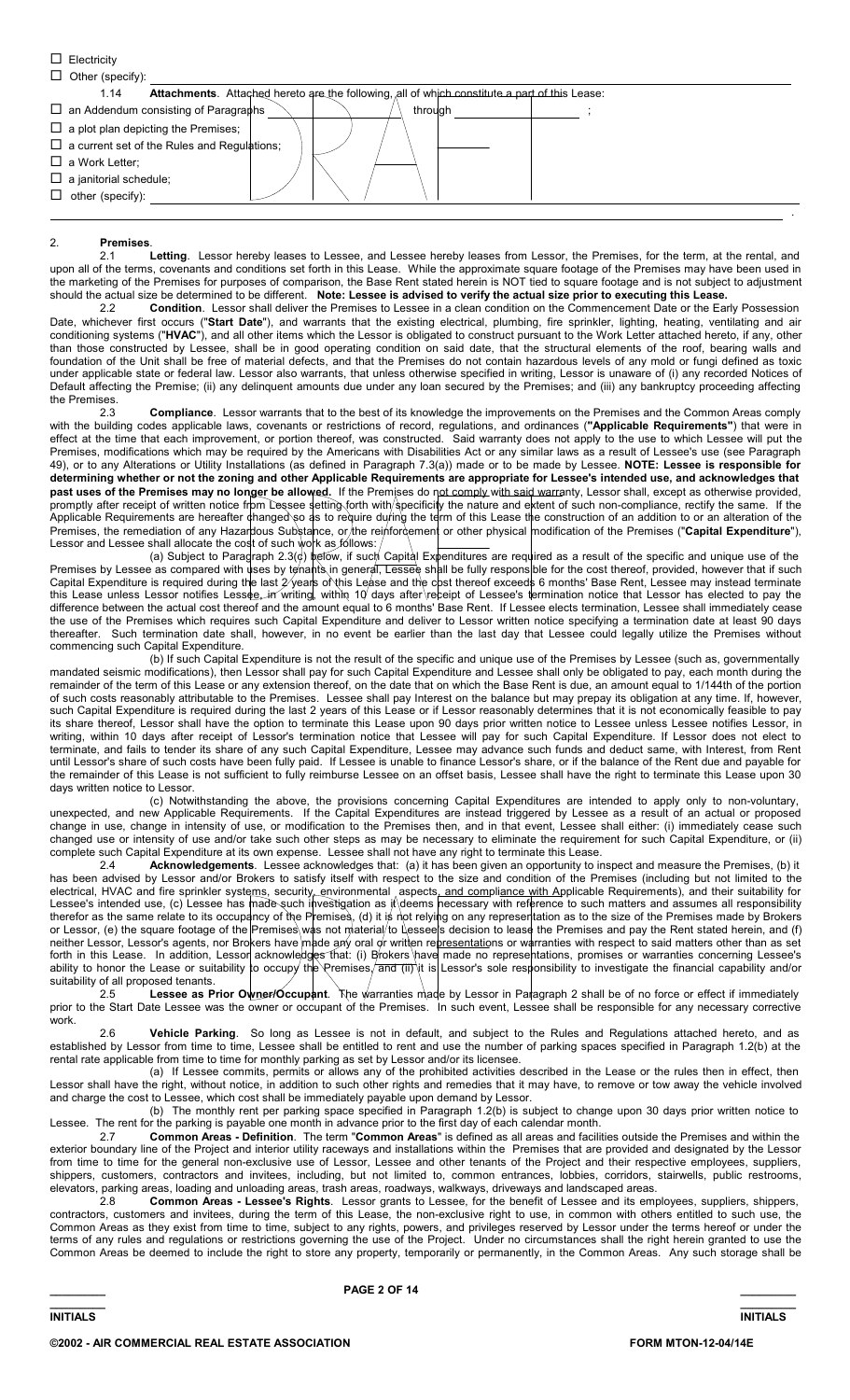permitted only by the prior written consent of Lessor or Lessor's designated agent, which consent may be revoked at any time. In the event that any unauthorized storage shall occur then Lessor shall have the right, without notice, in addition to such other rights and remedies that it may have, to remove the property and charge the cost to Lessee, which cost shall be immediately payable upon demand by Lessor.

 2.9 **Common Areas - Rules and Regulations**. Lessor or such other person(s) as Lessor may appoint shall have the exclusive control and management of the Common Areas and shall have the right, from time to time, to adopt, modify, amend and enforce reasonable rules and regulations ("**Rules and Regulations**") for the management, safety, care, and cleanliness of the grounds, the parking and unloading of vehicles and the preservation of good order, as well as for the convenience of other occupants or tenants of the Building and the Project and their invitees. The Lessee agrees to abide by and conform to all such Rules and Regulations/and shall use its best efforts to cause its employees, suppliers, shippers, customers, contractors and invitees to so abide and conform. /Lessor shall not be responsible to Lessee for the non-compliance with said Rules and Regulations by other tenants of the Project.

2.10 **Common Areas - Changes**. Lessor shall have the right, in Lessor's sole discretion, from time to time:

(a) To make changes to the Common Areas, including, without limitation, changes in the location, size, shape and number of the lobbies, windows, stairways, air shafts, elevators, escalators, restrooms, driveways, entrances, parking spaces, parking areas, loading and unloading areas, ingress, egress, direction of traffic, landscaped areas, walkways and utility raceways;

 (b) To close temporarily any of the Common Areas for maintenance purposes so long as reasonable access to the Premises remains available;

 (c) To designate other land outside the boundaries of the Project to be a part of the Common Areas; (d) To add additional buildings and improvements to the Common Areas;

(e) To use the Common Areas while engaged in making additional improvements, repairs or alterations to the Project, or any

portion thereof; and

 (f) To do and perform such other acts and make such other changes in, to or with respect to the Common Areas and Project as Lessor may, in the exercise of sound business judgment, deem to be appropriate.

3. **Term**.

3.1 **Term**. The Commencement Date, Expiration Date and Original Term of this Lease are as specified in Paragraph 1.3.

 3.2 **Early Possession**. Any provision herein granting Lessee Early Possession of the Premises is subject to and conditioned upon the Premises being available for such possession prior to the Commencement Date. Any grant of Early Possession only conveys a non-exclusive right to occupy the Premises. If Lessee totally or partially occupies the Premises prior to the Commencement Date, the obligation to pay Base Rent shall be abated for the period of such Early Possession. All other terms of this Lease (including but not limited to the obligations to pay Lessee's Share of the Operating Expenses) shall be in effect during such period. Any such Early Possession shall not affect the Expiration Date.

 3.3 **Delay In Possession**. Lessor agrees to use its best commercially reasonable efforts to deliver possession of the Premises to Lessee by the Commencement Date. If, despite said efforts, Lessor is unable to deliver possession by such date, Lessor shall not be subject to any liability therefor, nor shall such failure affect the validity of this Lease or change the Expiration Date. Lessee shall not, however, be obligated to pay Rent or perform its other obligations until Lessor delivers possession of the Premises and any period of rent abatement that Lessee would otherwise have enjoyed shall run from the date of delivery of possession and continue for a period equal to what Lessee would otherwise have enjoyed under the terms hereof, but minus any days of delay cau<del>sed by the acts o</del>r omissions of Lessee. Hi possession is not delivered within 60 days after the Commencement Date, as the same may be extended under the∖terms of anγ Work L⁄etter executed be Parties, Llessee may, at its option, by notice in writing within 10 days after the end of such 60 day period, cancel this Lease, in which event the Parties shall be discharged from all obligations hereunder. If such written notice is not received by Lessor within said 10 day period, Lessee's right to cancel shall terminate. If possession of the Premises is not delivered within 120 days after the Commencement Date, this Lease shall terminate unless other agreements are reached between Lessor and Lessee, in writing.

Lessee Compliance. Lessor shall not be required to deliver possession of the Premises to Lessee until Lessee complies with its obligation to provide evidence of insurance (Paragraph 8.5). / Pending delivery of such evidence, Lessee shall be required to perform all of its obligations under this Lease from and after the Start Date, including the payment of Rent, notwithstanding Lessor's election to withhold possession pending receipt of such evidence of insurance. Further, if Lessee is required to perform any other conditions prior to or concurrent with the Start Date, the Start Date shall occur but Lessor may elect to withhold possession until such conditions are satisfied. 4. **Rent**.

 4.1. **Rent Defined**. All monetary obligations of Lessee to Lessor under the terms of this Lease (except for the Security Deposit) are deemed to be rent ("**Rent**").

 4.2 **Operating Expenses.** Lessee shall pay to Lessor during the term hereof, in addition to the Base Rent, Lessee's Share of all Operating Expenses, as hereinafter defined, during each calendar year of the term of this Lease, in accordance with the following provisions:

 (a) "**Operating Expenses**" include all costs incurred by Lessor relating to the ownership and operation of the Project, calculated as if the Project was at least 95% occupied, including, but not limited to, the following:

(i) The operation, repair, and maintenance in neat, clean, safe, good order and condition, of the following:

 (aa) The Common Areas, including their surfaces, coverings, decorative items, carpets, drapes and window coverings, and including parking areas, loading and unloading areas, trash areas, roadways, sidewalks, walkways, stairways, parkways, driveways, landscaped areas, striping, bumpers, irrigation systems, Common Area lighting facilities, building exteriors and roofs, fences and gates;

 (bb) All heating, air conditioning, plumbing, electrical systems, life safety equipment, communication systems and other equipment used in common by, or for the benefit of, lessees or occupants of the Project, including elevators and escalators, tenant directories, fire detection systems including sprinkler system maintenance and repair.

 (cc) All other areas and improvements that are within the exterior boundaries of the Project but outside of the Premises and/or any other space occupied by a tenant.

 (ii) The cost of trash disposal, janitorial and security services, pest control services, and the costs of any environmental inspections;

 (iii) The cost of any other service to be provided by Lessor that is elsewhere in this Lease stated to be an "Operating Expense";

 (iv) The cost of the premiums for the insurance policies maintained by Lessor pursuant to paragraph 8 and any deductible portion of an insured loss concerning the Building or the Common Areas;

(v) The amount of the Real Property Taxes payable by Lessor pursuant to paragraph 10;

(vi) The cost of water, sewer, gas, electricity, and other publicly mandated services not separately metered;

(vii) Labor, salaries, and applicable fringe benefits and costs, materials, supplies and tools, used in maintaining and/or cleaning the Project and accounting and management fees attributable to the operation of the Project;

(viii) The cost/to replace equipment or capital components such as the roof, foundations, or exterior walls, the cost) to replace a Common Area capital improvement, such as the parking lot paving, elevators or fences, and/or the cost of any capital improvement to the Building or the Project not covered under the provisions of Paragraph 2.3. Provided however, that if such equipment or capital component has a useful life for accounting purposes of 5 years or more that Lessor shall allocate the cost of any such capital improvement over a 12 year period and Lessee shall not be required to pay more than Lessee's Share of 1/144th of the cost of such capital improvement in any given month;<br>(ix) The cost to replace equipment or improvements that have a useful life for accounting

The cost to replace equipment or improvements that have a useful life for accounting purposes of 5 years or less.

 (x) Reserves set aside for maintenance, repair, and/or replacement of Common Area improvements and equipment.

 (b) Any item of Operating Expense that is specifically attributable to the Premises, the Building or to any other building in the Project or to the operation, repair and maintenance thereof, shall be allocated entirely to such Premises, Building, or other building. However, any such item that is not specifically attributable to the Building or to any other building or to the operation, repair and maintenance thereof, shall be equitably allocated by Lessor to all buildings in the Project.

 (c) The inclusion of the improvements, facilities and services set forth in Subparagraph 4.2(a) shall not be deemed to impose an obligation upon Lessor to either have said improvements or facilities or to provide those services unless the Project already has the same, Lessor already provides the services, or Lessor has agreed elsewhere in this Lease to provide the same or some of them.

 (d) Lessee's Share of Operating Expenses is payable monthly on the same day as the Base Rent is due hereunder. The amount of such payments shall be based on Lessor's estimate of the Operating Expenses. Within 60 days after written request (but not more than once each year) Lessor shall deliver to Lessee a reasonably detailed statement showing Lessee's Share of the actual Operating Expenses for the preceding year. If Lessee's payments during such year exceed Lessee's Share, Lessor shall credit the amount of such over-payment against Lessee's future payments. If Lessee's payments during such year were less than Lessee's Share, Lessee shall pay to Lessor the amount of the deficiency within 10 days after delivery by Lessor to Lessee of the statement.

(e) Operating Expenses shall not include any expenses paid by any tenant directly to third parties, or as to which Lessor is

**\_\_\_\_\_\_\_\_\_ PAGE 3 OF 14 \_\_\_\_\_\_\_\_\_**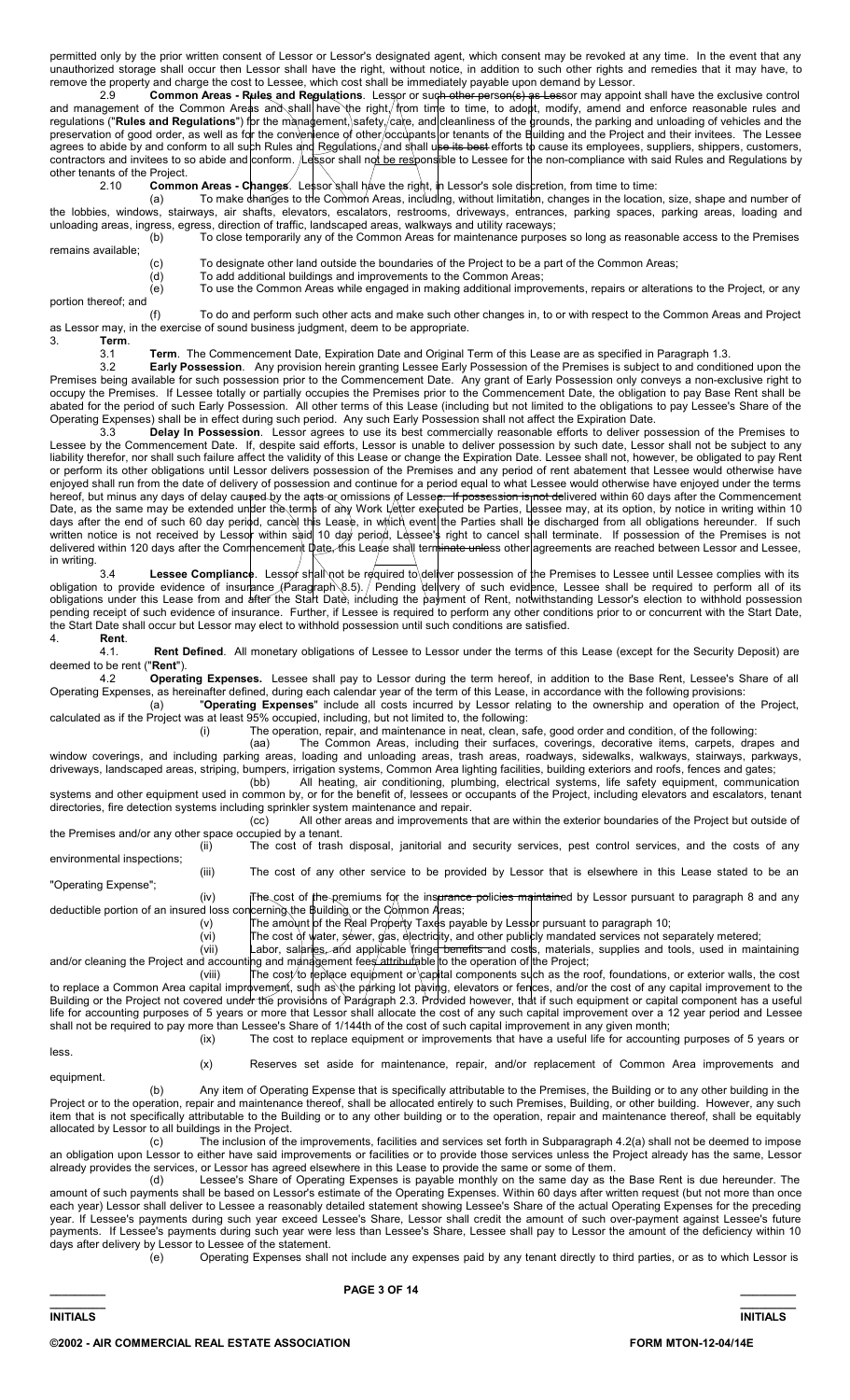otherwise reimbursed by any third party, other tenant, or by insurance proceeds.

 4.3 **Payment**. Lessee shall cause payment of Rent to be received by Lessor in lawful money of the United States, without offset or deduction (except as specifically permitted in this Lease), on or before the day on which it is due. All monetary amounts shall be rounded to the nearest whole dollar. In the event that any invoice-prepared by-Lessor is inaccurate su<del>ch inaccuracy shall not c</del>onstitute a waiver and Lessee shall be obligated to pay the amount set forth in this Lease. Rent for any period during the term hereof which is for less than one full calendar month shall be prorated based upon the actual number of days of said mònth. Payment of Rent shall be made to Lessor at its address stated herein or to such other persons or place as Lessor may from time to time designate in writing./Acceptance of a payment which is less than the amount then due shall not be a waiver of Lessor's rights to the balance of such Rent, regardless of Lessor's endorsemen<del>t of any</del> check so stating. In the event that any check, draft, or other instrument of payment given by Lessee to Lessor is dishonored f<u>ør any re</u>asoh, Lessee agrees to pay to Lessor the sum of \$25 in addition to any Late Charge and Lessor, at its option, may require all/future Rent be paid by cashier's check. Payments will be applied first to accrued late charges and attorney's fees, second to accrued interest, then to Base Rent and Operating Expenses, and any remaining amount to any other outstanding charges or costs.

5. **Security Deposit**. Lessee shall deposit with Lessor upon execution hereof the Security Deposit as security for Lessee's faithful performance of its obligations under this Lease. If Lessee fails to pay Rent, or otherwise Defaults under this Lease, Lessor may use, apply or retain all or any portion of said Security Deposit for the payment of any amount already due Lessor, for Rents which will be due in the future, and/ or to reimburse or compensate Lessor for any liability, expense, loss or damage which Lessor may suffer or incur by reason thereof. If Lessor uses or applies all or any portion of the Security Deposit, Lessee shall within 10 days after written request therefor deposit monies with Lessor sufficient to restore said Security Deposit to the full amount required by this Lease. If the Base Rent increases during the term of this Lease, Lessee shall, upon written request from Lessor, deposit additional monies with Lessor so that the total amount of the Security Deposit shall at all times bear the same proportion to the increased Base Rent as the initial Security Deposit bore to the initial Base Rent. Should the Agreed Use be amended to accommodate a material change in the business of Lessee or to accommodate a sublessee or assignee, Lessor shall have the right to increase the Security Deposit to the extent necessary, in Lessor's reasonable judgment, to account for any increased wear and tear that the Premises may suffer as a result thereof. If a change in control of Lessee occurs during this Lease and following such change the financial condition of Lessee is, in Lessor's reasonable judgment, significantly reduced, Lessee shall deposit such additional monies with Lessor as shall be sufficient to cause the Security Deposit to be at a commercially reasonable level based on such change in financial condition. Lessor shall not be required to keep the Security Deposit separate from its general accounts. Within 90 days after the expiration or termination of this Lease, Lessor shall return that portion of the Security Deposit not used or applied by Lessor. No part of the Security Deposit shall be considered to be held in trust, to bear interest or to be prepayment for any monies to be paid by Lessee under this Lease.

6. **Use**. Use. Lessee shall use and occupy the Premises only for the Agreed Use, or any other legal use which is reasonably comparable thereto, and for no other purpose. Lessee shall not use or permit the use of the Premises in a manner that is unlawful, creates damage, waste or a nuisance, or that disturbs occupants of or causes damage to neighboring premises or properties. Other than guide, signal and seeing eye dogs, Lessee shall not keep or allow in the Premises any pets, animals, birds, fish, or reptiles. Lessor shall not unreasonably withhold or delay its consent to any written request for a modification of the Agreed Use, so long as the same will not impair the structural integrity of the improvements of the Building, will not adversely affect the mechanical, eleetrical, HVAC, and other systems of the Building, and/or will not affect the exterior appearance of the Building. If Lessor elects to withhold consent, Lessor shall within  $\bar{\chi}$  days after such request give written notification of same, which notice shall include an explanation of Lessor's objections to the change in the Agreed Use.

### 6.2 **Hazardous Substances**.

 (a) **Reportable Uses Require Consent**. The term "**Hazardous Substance**" as used in this Lease shall mean any product, substance, or waste whose presence, use, manufacture, disposal, transportation, or release, either by itself or in combination with other materials expected to be on the Premises, is either: (i) potentially injurious to the public health, safety or welfare, the environment or the Premises, (ii) regulated or monitored by any governmental authority, or (iii) a basis for potential liability of Lessor to any governmental agency or third party under any applicable statute or common law theory. Hazardous Substances shàll include, but not be limited to, hydrocarbons, petroleum, gasoline, and/or crude oil or any products, by-products or fractions thereof. Lessee shall not engage in any activity in or on the Premises which constitutes a Reportable Use of Hazardous Substances without the express prior written consent of Lessor and timely compliance (at Lessee's expense) with all Applicable Requirements. "**Reportable Use**" shall mean (i) the installation or use of any above or below ground storage tank, (ii) the generation, possession, storage, use, transportation, or disposal of a Hazardous Substance that requires a permit from, or with respect to which a report, notice, registration or business plan is required to be filed with, any governmental authority, and/or (iii) the presence at the Premises of a Hazardous Substance with respect to which any Applicable Requirements requires that a notice be given to persons entering or occupying the Premises or neighboring properties. Notwithstanding the foregoing, Lessee may use any ordinary and customary materials reasonably required to be used in the normal course of the Agreed Use such as ordinary office supplies (copier toner, liquid paper, glue, etc.) and common household cleaning materials, so long as such use is in compliance with all Applicable Requirements, is not a Reportable Use, and does not expose the Premises or neighboring property to any meaningful risk of contamination or damage or expose Lessor to any liability therefor. In addition, Lessor may condition its consent to any Reportable Use upon receiving such additional assurances as Lessor reasonably deems necessary to protect itself, the public, the Premises and/or the environment against damage, contamination, injury and/or liability, including, but not limited to, the installation (and removal on or before Lease expiration or termination) of protective modifications (such as concrete encasements) and/or increasing the Security Deposit.

 (b) **Duty to Inform Lessor**. If Lessee knows, or has reasonable cause to believe, that a Hazardous Substance has come to be located in, on, under or about the Premises, other than as previously consented to by Lessor, Lessee shall immediately give written notice of such fact to Lessor, and provide Lessor with a copy of any report, notice, claim or other documentation which it has concerning the presence of such Hazardous Substance.

 (c) **Lessee Remediation**. Lessee shall not cause or permit any Hazardous Substance to be spilled or released in, on, under, or about the Premises (including through the plumbing or sanitary sewer system) and shall promptly, at Lessee's expense, comply with all Applicable Requirements and take all investigatory and/or remedial action reasonably recommended, whether or not formally ordered or required, for the cleanup of any contamination of, and for the maintenance, security and/or monitoring of the Premises or neighboring properties, that was caused or materially contributed to by Lessee, or pertaining to or involving any Hazardous Substance brought onto the Premises during the term of this Lease, by or for Lessee, or any third party.

(d) Lessee Indemnification. Lessee shall indemnify, defend and hold Lessor, its agents, employees, lenders and ground lessor, if any, harmless from and against any and all loss of rents and/or damages, liabilities, judgments, claims, expenses, penalties, and attorneys' and consultants' fees arising out of or involving any Hazardous Substance brought onto the Premises by or for Lessee, or any third party (provided, however, that Lessee shall have no liability under this Lease with/respect to underground migration of any Hazardous Substance under the Premises from areas outside of the Project not caused or contributed to by Lessee). Lessee's obligations shall include, but not be limited to, the effects of any contamination or injury to person, property or the environment/created or suffered by Lessee, and the cost of investigation, removal, remediation, restoration and/or abatement, and shall survive⁄the expiration or termination of this Lease. No termination, cancellation or release agreement entered into by Lessor and Lessee shall release Lessee from its obligations under this Lease with respect to Hazardous Substances, unless specifically so agreed by Lessor in writing at the time of such agreement.

 (e) **Lessor Indemnification**. Except as otherwise provided in paragraph 8.7, Lessor and its successors and assigns shall indemnify, defend, reimburse and hold Lessee, its employees and lenders, harmless from and against any and all environmental damages, including the cost of remediation, which result from Hazardous Substances which existed on the Premises prior to Lessee's occupancy or which are caused by the gross negligence or willful misconduct of Lessor, its agents or employees. Lessor's obligations, as and when required by the Applicable Requirements, shall include, but not be limited to, the cost of investigation, removal, remediation, restoration and/or abatement, and shall survive the expiration or termination of this Lease.

 (f) **Investigations and Remediations**. Lessor shall retain the responsibility and pay for any investigations or remediation measures required by governmental entities having jurisdiction with respect to the existence of Hazardous Substances on the Premises prior to Lessee's occupancy, unless such remediation measure is required as a result of Lessee's use (including "Alterations", as defined in paragraph 7.3(a) below) of the Premises, in which event Lessee shall be responsible for such payment. Lessee shall cooperate fully in any such activities at the request of Lessor, including allowing Lessor and Lessor's agents to have reasonable access to the Premises at reasonable times in order to carry out Lessor's investigative and remedial responsibilities.

 (g) **Lessor Termination Option**. If a Hazardous Substance Condition (see Paragraph 9.1(e)) occurs during the term of this Lease, unless Lessee is legally responsible therefor (in which case Lessee shall make the investigation and remediation thereof required by the Applicable Requirements and this Lease shall continue in full force and effect, but subject to Lessor's rights under Paragraph 6.2(d) and Paragraph 13), Lessor may, at Lessor's option, either (i) investigate and remediate such Hazardous Substance Condition, if required, as soon as reasonably possible at Lessor's expense, in which event this Lease shall continue in full force and effect, or (ii) if the estimated cost to remediate such condition exceeds 12 times the then monthly Base Rent or \$100,000, whichever is greater, give written notice to Lessee, within 30 days after receipt by Lessor of knowledge of the occurrence of such Hazardous Substance Condition, of Lessor's desire to terminate this Lease as of the date 60 days following the date of such

**INITIALS INITIALS**

**\_\_\_\_\_\_\_\_\_ \_\_\_\_\_\_\_\_\_**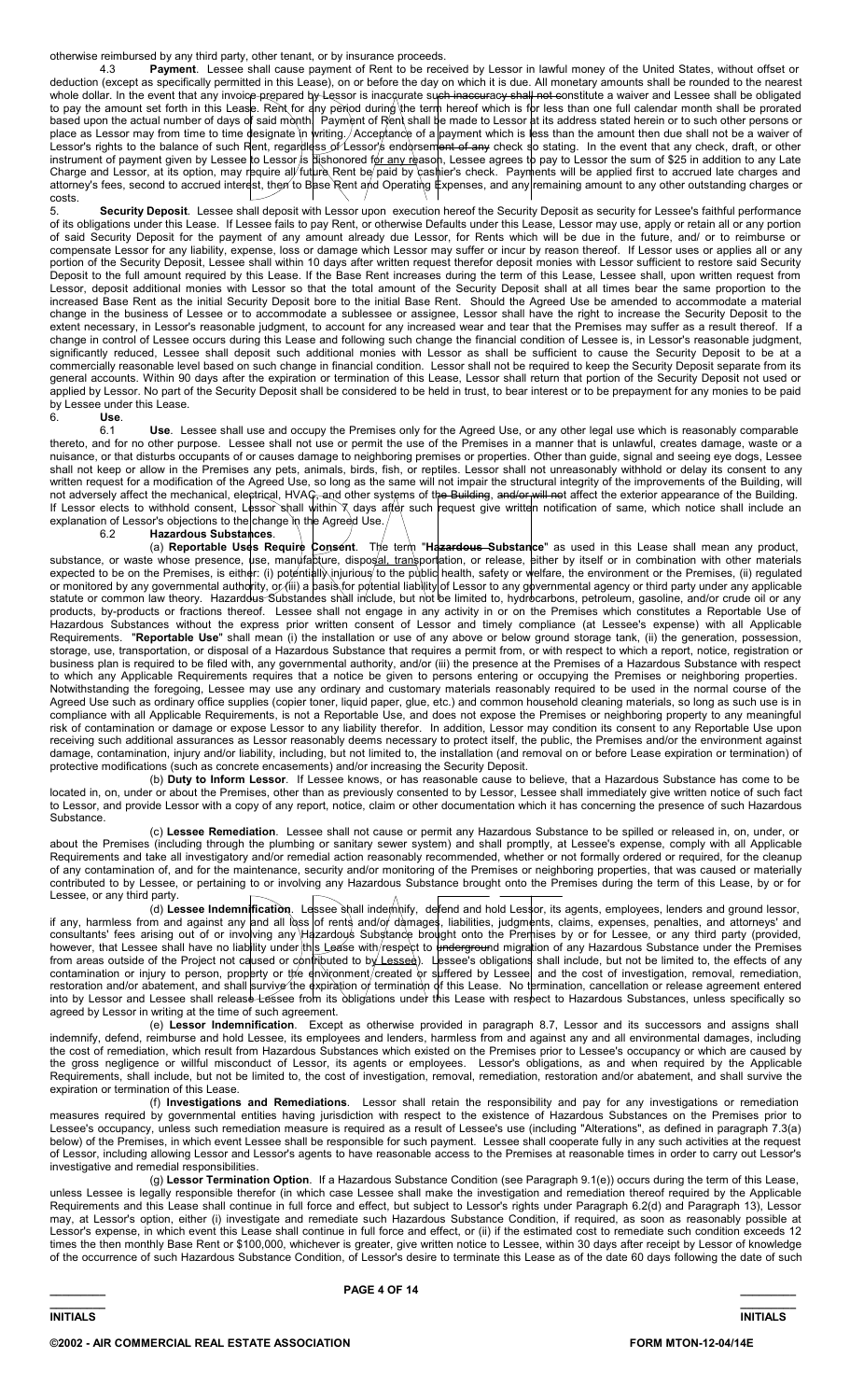notice. In the event Lessor elects to give a termination notice, Lessee may, within 10 days thereafter, give written notice to Lessor of Lessee's commitment to pay the amount by which the cost of the remediation of such Hazardous Substance Condition exceeds an amount equal to 12 times the then monthly Base Rent or \$100,000, whichever is greater. Lessee shall provide Lessor with said funds or satisfactory assurance thereof within 30 days following such commitment. In such event, this Lease shall continue in full force and effect, and Lessor shall proceed to make such remediation as soon as reasonably possible after the required funds are available/ \lf Lessee does not give such notice and provide the required funds or assurance thereof within the time provided, this Lease shall terminate as of the date specified in Lessor's notice of termination.

 6.3 **Lessee's Compliance with Applicable Requirements**. Except as otherwise provided in this Lease, Lessee shall, at Lessee's sole expense, fully, diligently and in a timely manner, materially comply with all Applicable Requirements, the requirements of any applicable fire insurance underwriter or rating bureau, and the redommendations/of Lessor's engineers and/or consultants which relate in any manner to the Premises, without regard to whether said requirements are/now in effect or become effective after the Start Date. Lessee shall, within 10 days after receipt of Lessor's written request, provide Lessor with copies of all`permits and other documents, and other information evidencing Lessee's compliance with any Applicable Requirements specified by Lessor, and shall immediately upon receipt, notify Lessor in writing (with copies of any documents involved) of any threatened or actual claim, notice, citation, warning, complaint or report pertaining to or involving the failure of Lessee or the Premises to comply with any Applicable Requirements. Likewise, Lessee shall immediately give written notice to Lessor of: (i) any water damage to the Premises and any suspected seepage, pooling, dampness or other condition conducive to the production of mold; or (ii) any mustiness or other odors that might indicate the presence of mold in the Premises.

 6.4 **Inspection; Compliance**. Lessor and Lessor's "**Lender**" (as defined in Paragraph 30) and consultants shall have the right to enter into Premises at any time, in the case of an emergency, and otherwise at reasonable times after reasonable notice, for the purpose of inspecting the condition of the Premises and for verifying compliance by Lessee with this Lease. The cost of any such inspections shall be paid by Lessor, unless a violation of Applicable Requirements, or a Hazardous Substance Condition (see paragraph 9.1) is found to exist or be imminent, or the inspection is requested or ordered by a governmental authority. In such case, Lessee shall upon request reimburse Lessor for the cost of such inspection, so long as such inspection is reasonably related to the violation or contamination. In addition, Lessee shall provide copies of all relevant material safety data sheets (**MSDS**) to Lessor within 10 days of the receipt of written request therefor.<br>7 **Maintenance: Repairs Utility Installations: Trade Fixtures and Alte** 

## 7. **Maintenance; Repairs, Utility Installations; Trade Fixtures and Alterations**.

 7.1 **Lessee's Obligations**. Notwithstanding Lessor's obligation to keep the Premises in good condition and repair, Lessee shall be responsible for payment of the cost thereof to Lessor as additional rent for that portion of the cost of any maintenance and repair of the Premises, or any equipment (wherever located) that serves only Lessee or the Premises, to the extent such cost is attributable to causes beyond normal wear and Lessee shall be responsible for the cost of painting, repairing or replacing wall coverings, and to repair or replace any improvements within the Premises. Lessor may, at its option, upon reasonable notice, elect to have Lessee perform any particular such maintenance or repairs the cost of which is otherwise Lessee's responsibility hereunder.

 7.2 **Lessor's Obligations**. Subject to the provisions of Paragraphs 2.2 (Condition), 2.3 (Compliance), 4.2 (Operating Expenses), 6 (Use), 7.1 (Lessee's Obligations), 9 (Damage or Destruction) and 14 (Condemnation), Lessor, subject to reimbursement pursuant to Paragraph 4.2, shall keep in good order, condition and repair the foundations, exterior walls, structural condition of interior bearing walls, exterior roof, fire sprinkler system, fire alarm and/or smoke detection systems, fire hydrants, and the Common Areas. Lessee expressly waives the benefit of any statute now or hereafter in effect to the extent it is inconsistent with the terms of this Lease.

### 7.3 **Utility Installations; Trade Fixtures; Alterations**.

 (a) **Definitions**. The term "**Utility Installations**" refers to all floor and window coverings, air lines, vacuum lines, power panels, electrical distribution, security and fire protection systems/ communication cabling, lighting fixtures, HVAC equipment, and plumbing in or on the Premises. The term "Trade Fixtures" Shall mean Lessee's machinery and equipment that can be removed without doing material damage to the Premises. The term "Alterations" shall mean any modification of the improvements, other than Utility Installations or Trade Fixtures, whether by addition or deletion. "**Lessee Owned Alterations and/or Utility Installations**" are defined as Alterations and/or Utility Installations made by Lessee that are not yet owned by Lessor pursuant to Paragraph 7.4(a).

 (b) **Consent**. Lessee shall not make any Alterations or Utility Installations to the Premises without Lessor's prior written consent. Lessee may, however, make non-structural Alterations or Utility Installations to the interior of the Premises (excluding the roof) without such consent but upon notice to Lessor, as long as they are not visible from the outside, do not involve puncturing, relocating or removing the roof, ceilings, floors or any existing walls, will not affect the electrical, plumbing, HVAC, and/or life safety systems, and the cumulative cost thereof during this Lease as extended does not exceed \$2000. Notwithstanding the foregoing, Lessee shall not make or permit any roof penetrations and/or install anything on the roof without the prior written approval of Lessor. Lessor may, as a precondition to granting such approval, require Lessee to utilize a contractor chosen and/or approved by Lessor. Any Alterations or Utility Installations that Lessee shall desire to make and which require the consent of the Lessor shall be presented to Lessor in written form with detailed plans. Consent shall be deemed conditioned upon Lessee's: (i) acquiring all applicable governmental permits, (ii) furnishing Lessor with copies of both the permits and the plans and specifications prior to commencement of the work, and (iii) compliance with all conditions of said permits and other Applicable Requirements in a prompt and expeditious manner. Any Alterations or Utility Installations shall be performed in a workmanlike manner with good and sufficient materials. Lessee shall promptly upon completion furnish Lessor with as-built plans and specifications. For work which costs an amount in excess of one month's Base Rent, Lessor may condition its consent upon Lessee providing a lien and completion bond in an amount equal to 150% of the estimated cost of such Alteration or Utility Installation and/or upon Lessee's posting an additional Security Deposit with Lessor.

 (c) **Liens; Bonds**. Lessee shall pay, when due, all claims for labor or materials furnished or alleged to have been furnished to or for Lessee at or for use on the Premises, which claims are or may be secured by any mechanic's or materialmen's lien against the Premises or any interest therein. Lessee shall give Lessor not less than 10 days notice prior to the commencement of any work in, on or about the Premises, and Lessor shall have the right to post notices of non-responsibility. If Lessee shall contest the validity of any such lien, claim or demand, then Lessee shall, at its sole expense defend and protect itself, Lessor and the Premises against the same and shall pay and satisfy any such adverse judgment that may be rendered thereon before the enforcement thereof. If Lessor shall require, Lessee shall furnish a surety bond in an amount equal to 150% of the amount of such contested lien, claim or demand, indemnifying Lessor against liability for the same. If Lessor elects to participate in any such action, Lessee shall pay Lessor's attorneys' fees and costs.

# 7.4 **Ownership; Removal; Surrender; and Restoration**.

 (a) **Ownership**. Subject to Lessor's right to require removal or elect ownership as hereinafter provided, all Alterations and Utility Installations made by Lessee shall be the property of Lessee, but considered a part of the Premises. Lessor may, at any time, elect in writing to be the owner of all or any specified part of the Lessee Owned Alterations and Utility Installations. Unless otherwise instructed per paragraph 7.4(b) hereof, all Lessee Owned Alterations and Utility Installations shall, at the expiration or termination of this Lease, become the property of Lessor and be surrendered by Lessee with the Premise

(b) **Removal**. By delivery to Lessee of written notice from Lessor not earlier than 90 and not later than 30 days prior to the end of the term of this Lease, Lessor may require that any or all Lessee Owned Alterations or Utility Installations be removed by the expiration or termination of this Lease. Lessor may require the removal at any time∖of all/or any part of any Lessee Owned Alterations or Utility Installations made without the required consent.

 (c) **Surrender; Restoration**. Lessee shall surrender the Premises by the Expiration Date or any earlier termination date, with all of the improvements, parts and surfaces thereof clean and free of debris, and in good operating order, condition and state of repair, ordinary wear and tear excepted. "Ordinary wear and tear" shall not include any damage or deterioration that would have been prevented by good maintenance practice. Notwithstanding the foregoing, if this Lease is for 12 months or less, then Lessee shall surrender the Premises in the same condition as delivered to Lessee on the Start Date with NO allowance for ordinary wear and tear. Lessee shall repair any damage occasioned by the installation, maintenance or removal of Trade Fixtures, Lessee owned Alterations and/or Utility Installations, furnishings, and equipment as well as the removal of any storage tank installed by or for Lessee. Lessee shall also remove from the Premises any and all Hazardous Substances brought onto the Premises by or for Lessee, or any third party (except Hazardous Substances which were deposited via underground migration from areas outside of the Project) to the level specified in Applicable Requirements. Trade Fixtures shall remain the property of Lessee and shall be removed by Lessee. Any personal property of Lessee not removed on or before the Expiration Date or any earlier termination date shall be deemed to have been abandoned by Lessee and may be disposed of or retained by Lessor as Lessor may desire. The failure by Lessee to timely vacate the Premises pursuant to this Paragraph 7.4(c) without the express written consent of Lessor shall constitute a holdover under the provisions of Paragraph 26 below.

# 8. **Insurance; Indemnity**.

 8.1 **Insurance Premiums**. The cost of the premiums for the insurance policies maintained by Lessor pursuant to paragraph 8 are included as Operating Expenses (see paragraph 4.2 (a)(iv)). Said costs shall include increases in the premiums resulting from additional coverage related to requirements of the holder of a mortgage or deed of trust covering the Premises, Building and/or Project, increased valuation of the Premises, Building and/or Project, and/or a general premium rate increase. Said costs shall not, however, include any premium increases resulting from the nature of the occupancy of any other tenant of the Building. In no event, however, shall Lessee be responsible for any portion of the premium cost attributable to liability insurance coverage in excess of \$2,000,000 procured under Paragraph 8.2(b).

8.2 **Liability Insurance**.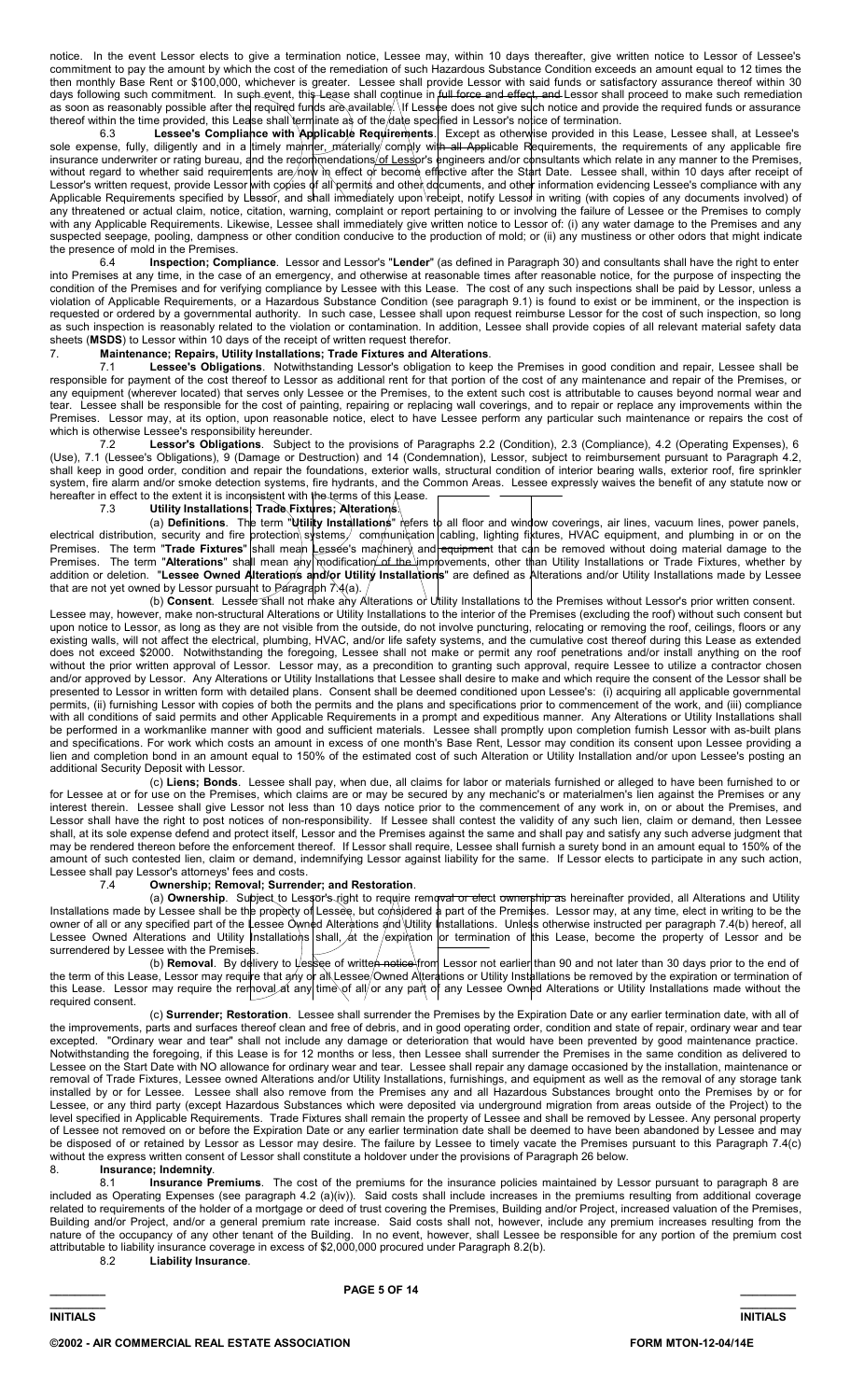(a) **Carried by Lessee**. Lessee shall obtain and keep in force a Commercial General Liability policy of insurance protecting Lessee and Lessor as an additional insured against claims for bodily injury, personal injury and property damage based upon or arising out of the ownership, use, occupancy or maintenance of the Premises and all areas appurtenant thereto. Such insurance shall be on an occurrence basis providing single limit coverage in an amount not less tha<del>n \$</del>1,000,000 per occurrence with an annual aggregate of not less than \$2,000,000. Lessee shall add Lessor as an additional insured by means of an endorsement at least∖as broad⁄ às the Insurance Service Organization's "Additional Insured-Managers or Lessors of Premises" Endorsement. The policy shall not contain any intra-insured exclusions as between insured persons or organizations, but shall include coverage for liability assumed under this Lease as an "**insured contract**" for the performance of Lessee's indemnity obligations under this Lease. The limits of said insurance shall not, however, limit the liability of Lessee nor<del> relieve Le</del>ssee of any obligation hereunder. Lessee shall provide an endorsement on its liability policy(ies) which provides that its insurance shall be primary to and not contributory with any similar insurance carried by Lessor, whose insurance shall be considered excéss insurance only.

 (b) **Carried by Lessor**. Lessor shall maintain liability insurance as described in Paragraph 8.2(a), in addition to, and not in lieu of, the insurance required to be maintained by Lessee. Lessee shall not be named as an additional insured therein.

8.3 **Property Insurance - Building, Improvements and Rental Value**.

 (a) **Building and Improvements**. Lessor shall obtain and keep in force a policy or policies of insurance in the name of Lessor, with loss payable to Lessor, any ground-lessor, and to any Lender insuring loss or damage to the Building and/or Project. The amount of such insurance shall be equal to the full insurable replacement cost of the Building and/or Project, as the same shall exist from time to time, or the amount required by any Lender, but in no event more than the commercially reasonable and available insurable value thereof. Lessee Owned Alterations and Utility Installations, Trade Fixtures, and Lessee's personal property shall be insured by Lessee not by Lessor. If the coverage is available and commercially appropriate, such policy or policies shall insure against all risks of direct physical loss or damage (except the perils of flood and/or earthquake unless required by a Lender), including coverage for debris removal and the enforcement of any Applicable Requirements requiring the upgrading, demolition, reconstruction or replacement of any portion of the Premises as the result of a covered loss. Said policy or policies shall also contain an agreed valuation provision in lieu of any coinsurance clause, waiver of subrogation, and inflation guard protection causing an increase in the annual property insurance coverage amount by a factor of not less than the adjusted U.S. Department of Labor Consumer Price Index for All Urban Consumers for the city nearest to where the Premises are located. If such insurance coverage has a deductible clause, the deductible amount shall not exceed \$5,000 per occurrence.

 (b) **Rental Value**. Lessor shall also obtain and keep in force a policy or policies in the name of Lessor with loss payable to Lessor and any Lender, insuring the loss of the full Rent for one year with an extended period of indemnity for an additional 180 days ("**Rental Value insurance**"). Said insurance shall contain an agreed valuation provision in lieu of any coinsurance clause, and the amount of coverage shall be adjusted annually to reflect the projected Rent otherwise payable by Lessee, for the next 12 month period.

 (c) **Adjacent Premises**. Lessee shall pay for any increase in the premiums for the property insurance of the Building and for the Common Areas or other buildings in the Project if said increase is caused by Lessee's acts, omissions, use or occupancy of the Premises.

 (d) **Lessee's Improvements**. Since Lessor is the Insuring Party, Lessor shall not be required to insure Lessee Owned Alterations and Utility Installations unless the item in question has become the property of Lessor under the terms of this Lease.

8.4 **Lessee's Property; Business Interruption Insurance; Worker's Compensation Insurance.**

 (a) **Property Damage**. Lessee shall obtain and maintain insurance coverage on all of Lessee's personal property, Trade Fixtures, and Lessee Owned Alterations and Utility Installations. Such insurance shall be full replacement cost coverage with a deductible of not to exceed \$1,000 per occurrence. The proceeds from any such insurance shall be used by Lessee for the replacement of personal property, Trade Fixtures and Lessee Owned Alterations and Utility Installations.

 (b) **Business Interruption**. Lessee shall obtain and maintain loss of income and extra expense insurance in amounts as will reimburse Lessee for direct or indirect Idss of earnings attributable to all perils commonly insured against by prudent lessees in the business of Lessee or attributable to prevention of access to the Premises as a result of such perils.

 (c) **Worker's Compensation Insurance.** Lessee shall obtain and maintain Worker's Compensation Insurance in such amount as may be required by Applicable Requirements. Such policy`shall include a 'Waiver of Subrogation' endorsement. Lessee shall provide Lessor with a copy of such endorsement along with the certificate of insurance or copy of the policy required by paragraph 8.5.

 (d) **No Representation of Adequate Coverage**. Lessor makes no representation that the limits or forms of coverage of insurance specified herein are adequate to cover Lessee's property, business operations or obligations under this Lease.

 8.5 **Insurance Policies**. Insurance required herein shall be by companies maintaining during the policy term a "General Policyholders Rating" of at least A-, VII, as set forth in the most current issue of "Best's Insurance Guide", or such other rating as may be required by a Lender. Lessee shall not do or permit to be done anything which invalidates the required insurance policies. Lessee shall, prior to the Start Date, deliver to Lessor certified copies of policies of such insurance or certificates with copies of the required endorsements evidencing the existence and amounts of the required insurance. No such policy shall be cancelable or subject to modification except after 30 days prior written notice to Lessor. Lessee shall, at least 10 days prior to the expiration of such policies, furnish Lessor with evidence of renewals or "insurance binders" evidencing renewal thereof, or Lessor may order such insurance and charge the cost thereof to Lessee, which amount shall be payable by Lessee to Lessor upon demand. Such policies shall be for a term of at least one year, or the length of the remaining term of this Lease, whichever is less. If either Party shall fail to procure and maintain the insurance required to be carried by it, the other Party may, but shall not be required to, procure and maintain the same.<br>And maintain the insurance required to be carried by it, the other Party may, but s

Waiver of Subrogation. Without affecting any other rights or remedies, Lessee and Lessor each hereby release and relieve the other, and waive their entire right to recover damages against the other, for loss of or damage to its property arising out of or incident to the perils required to be insured against herein. The effect of such releases and waivers is not limited by the amount of insurance carried or required, or by any deductibles applicable hereto. The Parties agree to have their respective property damage insurance carriers waive any right to subrogation that such companies may have against Lessor or Lessee, as the case may be, so long as the insurance is not invalidated thereby.

 8.7 **Indemnity**. Except for Lessor's gross negligence or willful misconduct, Lessee shall indemnify, protect, defend and hold harmless the Premises, Lessor and its agents, Lessor's master or ground lessor, partners and Lenders, from and against any and all claims, loss of rents and/or damages, liens, judgments, penalties, attorneys' and consultants' fees, expenses and/or liabilities arising out of, involving, or in connection with, the use and/or occupancy of the Premises by Lessee. If any action or proceeding is brought against Lessor by reason of any of the foregoing matters, Lessee shall upon notice defend the same at Lessee's expense by counsel reasonably satisfactory to Lessor and Lessor shall cooperate with Lessee in such defense. Lessor need not have first paid any such claim in order to be defended or indemnified.

 8.8 **Exemption of Lessor and its Agents from Liability**. Notwithstanding the negligence or breach of this Lease by Lessor or its agents, neither Lessor nor its agents shall be liable under any circumstances for: (i) injury or damage to the person or goods, wares, merchandise or other property of Lessee, Lessee's employees, contractors, invitees, customers, or any other person in or about the Premises, whether such damage or injury is caused by or results from fire, steam, electricity, gas, water or\rain, indoor air quality, the presence of mold or from the breakage, leakage, obstruction or other defects of pipes, fire sprinkle/s, wires, appliances<del>, pl</del>umbing, HVAC or lighting fixtures, or from any other cause, whether the said injury or damage results from conditions arising upon the Premises or upon other portions of the Building, or from other sources or places, (ii) any damages arising from any act or neglect of any other tenant of Lessor or from the failure of Lessor or its agents to enforce the provisions of any other lease in the Project, or (iii) injury to Lessee's business or for`any loss of income or profit therefrom. Instead, it is intended that Lessee's sole recourse in the event of such damages or injury be to file a claim on the insurance policy(ies) that Lessee is required to maintain pursuant to the provisions of

paragraph 8. Failure to Provide Insurance. Lessee acknowledges that any failure on its part to obtain or maintain the insurance required herein will expose Lessor to risks and potentially cause Lessor to incur costs not contemplated by this Lease, the extent of which will be extremely difficult to ascertain. Accordingly, for any month or portion thereof that Lessee does not maintain the required insurance and/or does not provide Lessor with the required binders or certificates evidencing the existence of the required insurance, the Base Rent shall be automatically increased, without any requirement for notice to Lessee, by an amount equal to 10% of the then existing Base Rent or \$100, whichever is greater. The parties agree that such increase in Base Rent represents fair and reasonable compensation for the additional risk/costs that Lessor will incur by reason of Lessee's failure to maintain the required insurance. Such increase in Base Rent shall in no event constitute a waiver of Lessee's Default or Breach with respect to the failure to maintain such insurance, prevent the exercise of any of the other rights and remedies granted hereunder, nor relieve Lessee of its obligation to maintain the insurance specified in this Lease.

# 9. **Damage or Destruction**.

# 9.1 **Definitions**.

 (a) "**Premises Partial Damage**" shall mean damage or destruction to the improvements on the Premises, other than Lessee Owned Alterations and Utility Installations, which can reasonably be repaired in 3 months or less from the date of the damage or destruction, and the cost thereof does not exceed a sum equal to 6 month's Base Rent. Lessor shall notify Lessee in writing within 30 days from the date of the damage or destruction as to whether or not the damage is Partial or Total.

 (b) "**Premises Total Destruction**" shall mean damage or destruction to the improvements on the Premises, other than Lessee Owned Alterations and Utility Installations and Trade Fixtures, which cannot reasonably be repaired in 3 months or less from the date of the damage or destruction and/or the cost thereof exceeds a sum equal to 6 month's Base Rent. Lessor shall notify Lessee in writing within 30 days from the date of

**\_\_\_\_\_\_\_\_\_ \_\_\_\_\_\_\_\_\_ INITIALS INITIALS**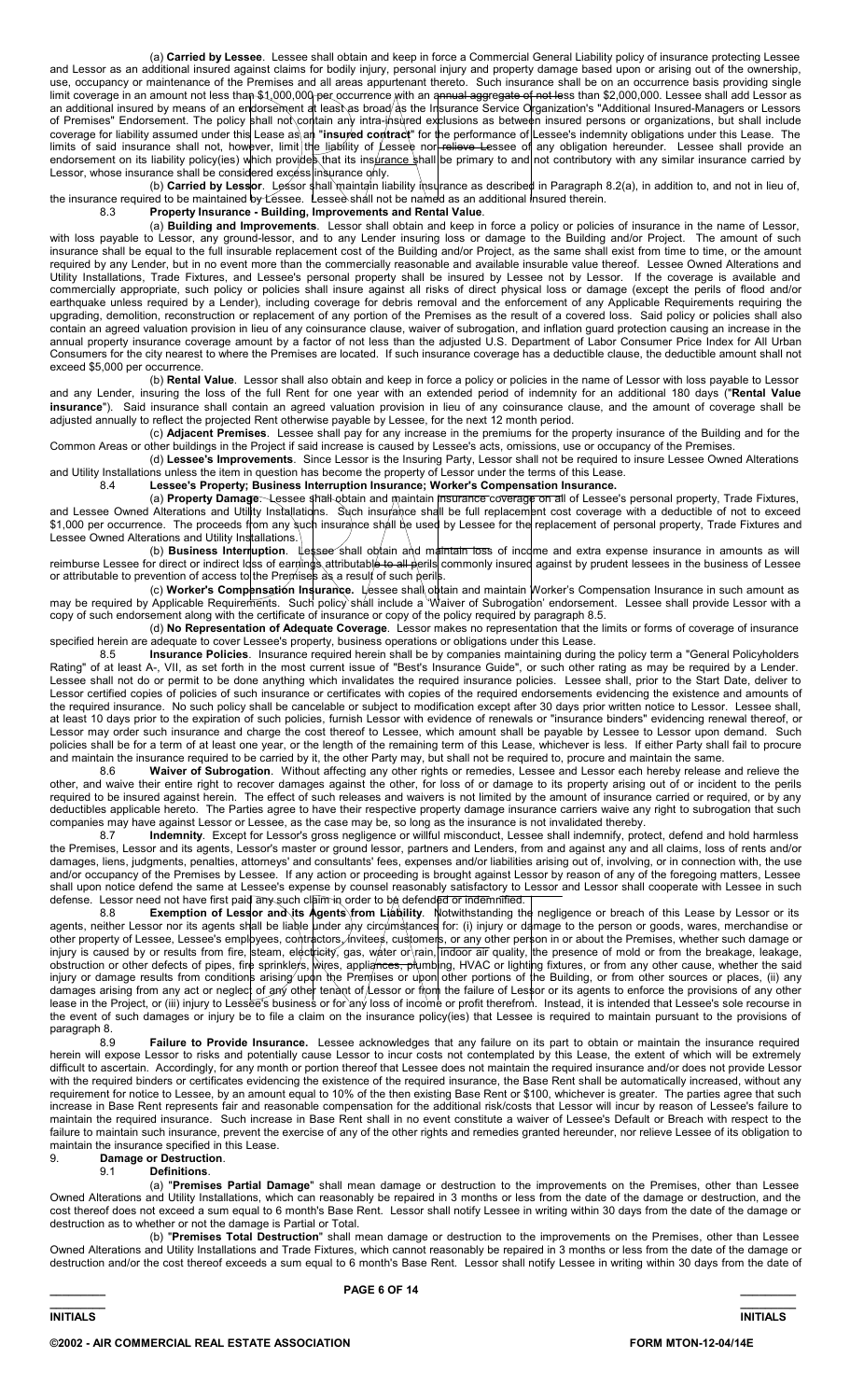the damage or destruction as to whether or not the damage is Partial or Total.

 (c) "**Insured Loss**" shall mean damage or destruction to improvements on the Premises, other than Lessee Owned Alterations and Utility Installations and Trade Fixtures, which was caused by an event required to be covered by the insurance described in Paragraph 8.3(a), irrespective of any deductible amounts or coverage limits involved.

 (d) "**Replacement Cost**" shall mean the cost to repair or rebuild the improvements owned by Lessor at the time of the occurrence to their condition existing immediately prior thereto, including demolition, debris removal and upgrading required by the operation of Applicable Requirements, and without deduction for depreciation.

 (e) "**Hazardous Substance Condition**" shall mean the occurrence or discovery of a condition involving the presence of, or a contamination by, a Hazardous Substance, in, on, or under the Premises which requires restoration.

 9.2 **Partial Damage Insured Loss**. If a Premises Partial Damage that is an Insured Loss occurs, then Lessor shall, at Lessor's expense, repair such damage (but not Lessee's Trade Fixtures/or Lessee\Owned Alterations and Utility Installations) as soon as reasonably possible and this Lease shall continue in full force and effect; provided, however, that Lessee shall, at Lessor's election, make the repair of any damage or destruction the total cost to repair of which is \$5,000 or less, and, in such event, Lessor shall make any applicable insurance proceeds available to Lessee on a reasonable basis for that purpose. Notwithstanding the foregoing, if the required insurance was not in force or the insurance proceeds are not sufficient to effect such repair, the Insuring Party shall promptly contribute the shortage in proceeds as and when required to complete said repairs. In the event, however, such shortage was due to the fact that, by reason of the unique nature of the improvements, full replacement cost insurance coverage was not commercially reasonable and available, Lessor shall have no obligation to pay for the shortage in insurance proceeds or to fully restore the unique aspects of the Premises unless Lessee provides Lessor with the funds to cover same, or adequate assurance thereof, within 10 days following receipt of written notice of such shortage and request therefor. If Lessor receives said funds or adequate assurance thereof within said 10 day period, the party responsible for making the repairs shall complete them as soon as reasonably possible and this Lease shall remain in full force and

effect. If such funds or assurance are not received, Lessor may nevertheless elect by written notice to Lessee within 10 days thereafter to: (i) make such restoration and repair as is commercially reasonable with Lessor paying any shortage in proceeds, in which case this Lease shall remain in full force and effect, or (ii) have this Lease terminate 30 days thereafter. Lessee shall not be entitled to reimbursement of any funds contributed by Lessee to repair any such damage or destruction. Premises Partial Damage due to flood or earthquake shall be subject to Paragraph 9.3, notwithstanding that there may be some insurance coverage, but the net proceeds of any such insurance shall be made available for the repairs if made by either Party.

 9.3 **Partial Damage Uninsured Loss**. If a Premises Partial Damage that is not an Insured Loss occurs, unless caused by a negligent or willful act of Lessee (in which event Lessee shall make the repairs at Lessee's expense), Lessor may either: (i) repair such damage as soon as reasonably possible at Lessor's expense (subject to reimbursment pursuant to Paragraph 4.2), in which event this Lease shall continue in full force and effect, or (ii) terminate this Lease by giving written notice to Lessee within 30 days after receipt by Lessor of knowledge of the occurrence of such damage. Such termination shall be effective 60 days following the date of such notice. In the event Lessor elects to terminate this Lease, Lessee shall have the right within 10 days after receipt of the termination notice to give written notice to Lessor of Lessee's commitment to pay for the repair of such damage without reimbursement from Lessor. Lessee shall provide Lessor with said funds or satisfactory assurance thereof within 30 days after making such commitment. In such event this Lease shall continue in full force and effect, and Lessor shall proceed to make such repairs as soon as reasonably possible after the required funds are available. If Lessee does not make the required commitment, this Lease shall terminate as of the date specified in the termination notice.

9.4 **Total Destruction**. Notwithstanding any other provision hereof, if a Premises Total Destruction occurs, this Lease shall terminate 60 days following such Destruction. If the damàge or destruction was caused by the gross negligence or willful misconduct of Lessee, Lessor shall have the right to recover Lessor's damages from Lessee, except as/provided in Paragraph 8.6.

9.5 **Damage Near End of Term**. If at any time during the last 6 months of this Lease there is damage for which the cost to repair exceeds one month's Base Rent, whether or not aท Inิรุนred Loss,/Lessor may|terminate this Lease effective 60 days following the date of occurrence of such damage by giving a written termihation notice to Lessee/within 30 days after the date of occurrence of such damage. Notwithstanding the foregoing, if Lessee at that time has an exercisáble option to extend this Lease or to purchase the Premises, then Lessee may preserve this Lease by, (a) exercising such option and (b) providing Lessor<sup>l</sup> with any shortage in insurance proceeds (or adequate assurance thereof) needed to make the repairs on or before the earlier of (i) the date which is 10 days after Lessee's receipt of Lessor's written notice purporting to terminate this Lease, or (ii) the day prior to the date upon which such option expires. If Lessee duly exercises such option during such period and provides Lessor with funds (or adequate assurance thereof) to cover any shortage in insurance proceeds, Lessor shall, at Lessor's commercially reasonable expense, repair such damage as soon as reasonably possible and this Lease shall continue in full force and effect. If Lessee fails to exercise such option and provide such funds or assurance during such period, then this Lease shall terminate on the date specified in the termination notice and Lessee's option shall be extinguished.

### 9.6 **Abatement of Rent; Lessee's Remedies**.

 (a) **Abatement**. In the event of Premises Partial Damage or Premises Total Destruction or a Hazardous Substance Condition for which Lessee is not responsible under this Lease, the Rent payable by Lessee for the period required for the repair, remediation or restoration of such damage shall be abated in proportion to the degree to which Lessee's use of the Premises is impaired, but not to exceed the proceeds received from the Rental Value insurance. All other obligations of Lessee hereunder shall be performed by Lessee, and Lessor shall have no liability for any such damage, destruction, remediation, repair or restoration except as provided herein.

 (b) **Remedies**. If Lessor shall be obligated to repair or restore the Premises and does not commence, in a substantial and meaningful way, such repair or restoration within 90 days after such obligation shall accrue, Lessee may, at any time prior to the commencement of such repair or restoration, give written notice to Lessor and to any Lenders of which Lessee has actual notice, of Lessee's election to terminate this Lease on a date not less than 60 days following the giving of such notice. If Lessee gives such notice and such repair or restoration is not commenced within 30 days thereafter, this Lease shall terminate as of the date specified in said notice. If the repair or restoration is commenced within such 30 days, this Lease shall continue in full force and effect. "Commence" shall mean either the unconditional authorization of the preparation of the required plans, or the beginning of the actual work on the Premises, whichever first occurs.

 9.7 **Termination; Advance Payments**. Upon termination of this Lease pursuant to Paragraph 6.2(g) or Paragraph 9, an equitable adjustment shall be made concerning advance Base Rent and any other advance payments made by Lessee to Lessor. Lessor shall, in addition, return to Lessee so much of Lessee's Security Deposit as has not been, or is not then required to be, used by Lessor.<br>10. **Real Property Taxes.** 

10. **Real Property Taxes**.

 10.1 **Definitions**. As used herein, the term "**Real Property Taxes**" shall include any form of assessment; real estate, general, special, ordinary or extraordinary, or rental levy or tax (other than inheritance, personal income or estate taxes); improvement bond; and/or license fee imposed upon or levied against any legal or equitable interest of Lessor in/the Projedt, Lessor's right to other income therefrom, and/or Lessor's business of leasing, by any authority having the direct or indirect power to tax/and where the funds are generated with reference to the Project address and where the proceeds so generated are to be applied by the city, county or other local taxing authority of a jurisdiction within which the Project is located. Real Property Taxes shall also include any tax, fee, levy, assessment or charge, or any increase therein: (i) imposed by reason of events occurring during the term of this Lease, including but not limited to, a change in the ownership of the Project, (ii) a change in the improvements thereon, and/or (iii) levied or assessed on machinery or equipment provided by Lessor to Lessee pursuaht to this Lease.

 10.2 **Payment of Taxes**. Except as otherwise provided in Paragraph 10.3, Lessor shall pay the Real Property Taxes applicable to the Project, and said payments shall be included in the calculation of Operating Expenses in accordance with the provisions of Paragraph 4.2.

 10.3 **Additional Improvements**. Operating Expenses shall not include Real Property Taxes specified in the tax assessor's records and work sheets as being caused by additional improvements placed upon the Project by other lessees or by Lessor for the exclusive enjoyment of such other lessees. Notwithstanding Paragraph 10.2 hereof, Lessee shall, however, pay to Lessor at the time Operating Expenses are payable under Paragraph 4.2, the entirety of any increase in Real Property Taxes if assessed solely by reason of Alterations, Trade Fixtures or Utility Installations placed upon the Premises by Lessee or at Lessee's request or by reason of any alterations or improvements to the Premises made by Lessor subsequent to the execution of this Lease by the Parties.

 10.4 **Joint Assessment**. If the Building is not separately assessed, Real Property Taxes allocated to the Building shall be an equitable proportion of the Real Property Taxes for all of the land and improvements included within the tax parcel assessed, such proportion to be determined by Lessor from the respective valuations assigned in the assessor's work sheets or such other information as may be reasonably available. Lessor's reasonable determination thereof, in good faith, shall be conclusive.

 10.5 **Personal Property Taxes**. Lessee shall pay prior to delinquency all taxes assessed against and levied upon Lessee Owned Alterations and Utility Installations, Trade Fixtures, furnishings, equipment and all personal property of Lessee contained in the Premises. When possible, Lessee shall cause its Lessee Owned Alterations and Utility Installations, Trade Fixtures, furnishings, equipment and all other personal property to be assessed and billed separately from the real property of Lessor. If any of Lessee's said property shall be assessed with Lessor's real property, Lessee shall pay Lessor the taxes attributable to Lessee's property within 10 days after receipt of a written statement setting forth the taxes applicable to Lessee's property.

11. **Utilities and Services**.

11.1 **Services Provided by Lessor.** Lessor shall provide heating, ventilation, air conditioning, reasonable amounts of electricity for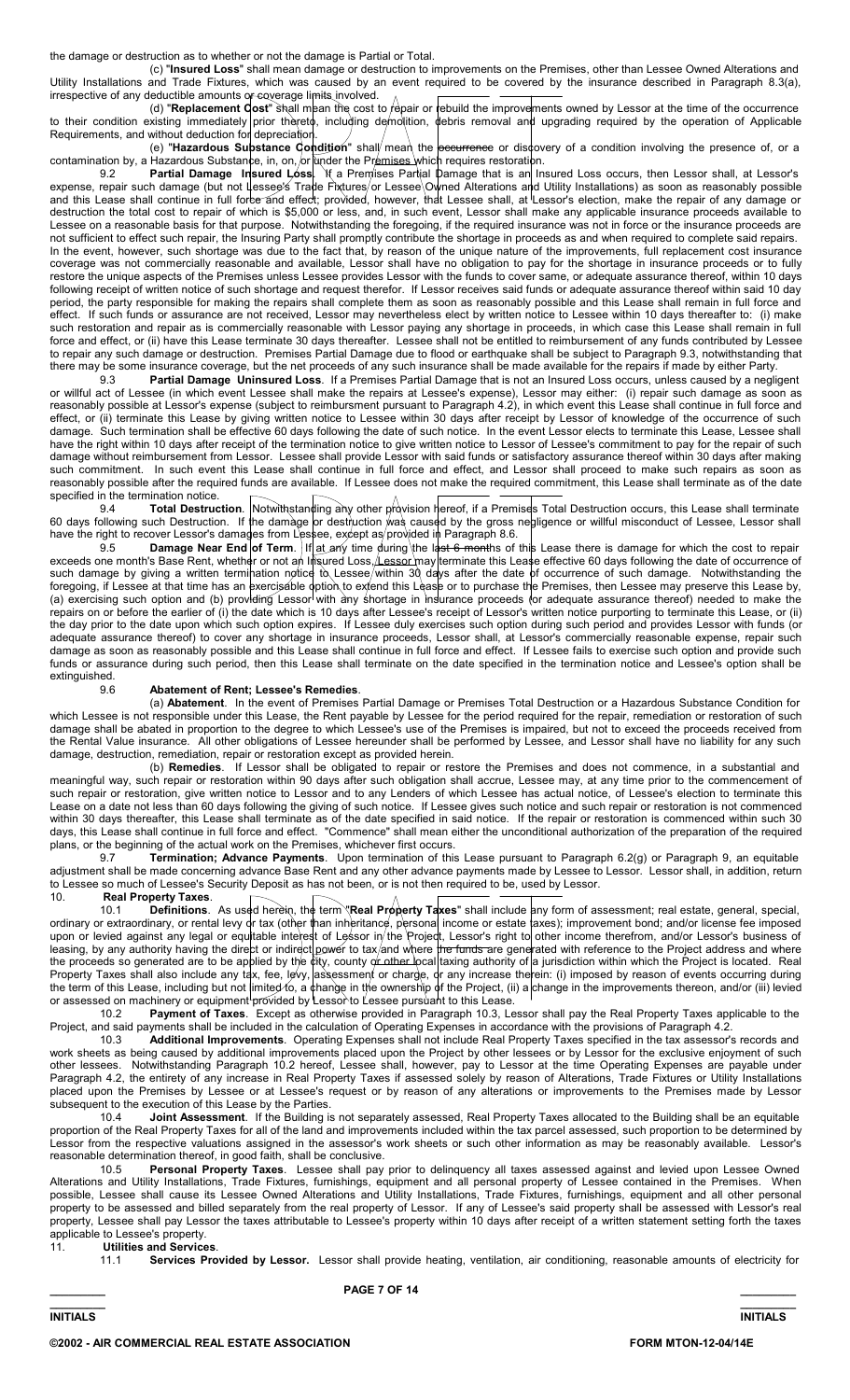normal lighting and office machines, water for reasonable and normal drinking and lavatory use in connection with an office, and replacement light bulbs and/or fluorescent tubes and ballasts for standard overhead fixtures. Lessor shall also provide janitorial services to the Premises and Common Areas 5 times per week, excluding Building Holidays, or pursuant to the attached janitorial schedule, if any. Lessor shall not, however, be required to provide janitorial services to kitchens or storage areas included within the Premises.

11.2 Services Exclusive to Lessee. Notwithstanding the/provision of paragraph 11.1, Lessee shall pay for all water, gas, heat, light, power, telephone and other utilities and services specially or exclusively supplied and/or metered exclusively to the Premises or to Lessee, together with any taxes thereon. If a service is deleted by Paragraph 1.13 and such service is not separately metered to the Premises, Lessee shall pay at Lessor's option, either Lessee's Share or a reasonable proportion to be determined by Lessor of all charges for such jointly metered service.

11.3 **Hours of Service.** Said services and utilities shall be provided during times set forth in Paragraph 1.12. Utilities and services required at other times shall be subject to advance request and reimbursement by Lessee to Lessor of the cost thereof.

11.4 **Excess Usage by Lessee.** Lessee shall not make connection to the utilities except by or through existing outlets and shall not install or use machinery or equipment in or abou<del>t the</del> Premises that`uses excess water, lighting or power, or suffer or permit any act that causes extra burden upon the utilities or services, including but not limited to security and trash services, over standard office usage for the Project. Lessor shall require Lessee to reimburse Lessor for any excess expenses or costs that may arise out of a breach of this subparagraph by Lessee. Lessor may, in its sole discretion, install at Lessee's expense supplemental equipment and/or separate metering applicable to Lessee's excess usage or loading.

 11.5 **Interruptions.** There shall be no abatement of rent and Lessor shall not be liable in any respect whatsoever for the inadequacy, stoppage, interruption or discontinuance of any utility or service due to riot, strike, labor dispute, breakdown, accident, repair or other cause beyond Lessor's reasonable control or in cooperation with governmental request or directions.

#### 12. **Assignment and Subletting**. **Lessor's Consent Required.**

 (a) Lessee shall not voluntarily or by operation of law assign, transfer, mortgage or encumber (collectively, "**assign or assignment**") or sublet all or any part of Lessee's interest in this Lease or in the Premises without Lessor's prior written consent.

 (b) Unless Lessee is a corporation and its stock is publicly traded on a national stock exchange, a change in the control of Lessee shall constitute an assignment requiring consent. The transfer, on a cumulative basis, of 25% or more of the voting control of Lessee shall constitute a change in control for this purpose.

 (c) The involvement of Lessee or its assets in any transaction, or series of transactions (by way of merger, sale, acquisition, financing, transfer, leveraged buyout or otherwise), whether or not a formal assignment or hypothecation of this Lease or Lessee's assets occurs, which results or will result in a reduction of the Net Worth of Lessee by an amount greater than 25% of such Net Worth as it was represented at the time of the execution of this Lease or at the time of the most recent assignment to which Lessor has consented, or as it exists immediately prior to said transaction or transactions constituting such reduction, whichever was or is greater, shall be considered an assignment of this Lease to which Lessor may withhold its consent. "**Net Worth of Lessee**" shall mean the net worth of Lessee (excluding any guarantors) established under generally accepted accounting principles.

 (d) An assignment or subletting without consent shall, at Lessor's option, be a Default curable after notice per Paragraph 13.1(c), or a noncurable Breach without the necessity of any notice and grace period. If Lessor elects to treat such unapproved assignment or subletting as a noncurable Breach, Lessor may either: (i) terminate this Lease, or (ii) upon 30 days written notice, increase the monthly Base Rent to 110% of the Base Rent then in effect. Further, in the event of such Breach and rental adjustment, (i) the purchase price of any option to purchase the Premises held by Lessee shall be subject to similar adjustment to 110% of the price previously in effect, and (ii) all fixed and nonfixed rental adjustments scheduled during the remainder of the Lease term shall be increased to 110%/of the scheduled adjusted rent.

(e) Lessee's remedy for any breach of Paragraph 12.\1 by L<del>essor sh</del>all be limited to compensatory damages and/or injunctive relief. (f) Lessor may reasbnably withhold consent to a proposed assignment or subletting if Lessee is in Default at the time consent is requested.

 (g) Notwithstanding the foregoing, allowing a de minimis portion of the Premises, ie. 20 square feet or less, to be used by a third party vendor in connection with the insta<del>ll</del>ation of a vending machine or payphone shall not constitute a subletting.

12.2 **Terms and Conditions Applicable to Assignment and Subletting**.

 (a) Regardless of Lessor's consent, no assignment or subletting shall: (i) be effective without the express written assumption by such assignee or sublessee of the obligations of Lessee under this Lease, (ii) release Lessee of any obligations hereunder, or (iii) alter the primary liability of Lessee for the payment of Rent or for the performance of any other obligations to be performed by Lessee.

 (b) Lessor may accept Rent or performance of Lessee's obligations from any person other than Lessee pending approval or disapproval of an assignment. Neither a delay in the approval or disapproval of such assignment nor the acceptance of Rent or performance shall constitute a waiver or estoppel of Lessor's right to exercise its remedies for Lessee's Default or Breach.

(c) Lessor's consent to any assignment or subletting shall not constitute a consent to any subsequent assignment or subletting.

 (d) In the event of any Default or Breach by Lessee, Lessor may proceed directly against Lessee, any Guarantors or anyone else responsible for the performance of Lessee's obligations under this Lease, including any assignee or sublessee, without first exhausting Lessor's remedies against any other person or entity responsible therefor to Lessor, or any security held by Lessor.

 (e) Each request for consent to an assignment or subletting shall be in writing, accompanied by information relevant to Lessor's determination as to the financial and operational responsibility and appropriateness of the proposed assignee or sublessee, including but not limited to the intended use and/or required modification of the Premises, if any, together with a fee of \$500 as consideration for Lessor's considering and processing said request. Lessee agrees to provide Lessor with such other or additional information and/or documentation as may be reasonably requested. (See also Paragraph 36)

 (f) Any assignee of, or sublessee under, this Lease shall, by reason of accepting such assignment, entering into such sublease, or entering into possession of the Premises or any portion thereof, be deemed to have assumed and agreed to conform and comply with each and every term, covenant, condition and obligation herein to be observed or performed by Lessee during the term of said assignment or sublease, other than such obligations as are contrary to or inconsistent with provisions of an assignment or sublease to which Lessor has specifically consented to in writing.

 (g) Lessor's consent to any assignment or subletting shall not transfer to the assignee or sublessee any Option granted to the original Lessee by this Lease unless such transfer is specifically consented to by Lessor in writing. (See Paragraph 39.2)

 12.3 **Additional Terms and Conditions Applicable to Subletting**. The following terms and conditions shall apply to any subletting by Lessee of all or any part of the Premises and shall be deemed included in all subleases under this Lease whether or not expressly incorporated therein:

 (a) Lessee hereby assigns and transfers to Lessor all of Lessee's interest in all Rent payable on any sublease, and Lessor may collect such Rent and apply same toward Lessee's obligations under this Lease; provided, however, that until a Breach shall occur in the performance of Lessee's obligations, Lessee may collect said Rent. In the event that the arnount collected by Lessor exceeds Lessee's then outstanding obligations any such excess shall be refunded to Lessee. Lessφk shall not, by reason of the foregoing or any assignment of such sublease, nor by reason of the collection of Rent, be deemed liable to the sublessee for any failure of Lessee to perform and comply with any of Lessee's obligations to such sublessee. Lessee hereby irrevocably authorizes and directs any such sublessee, upon receipt of a written notice from Lessor stating that a Breach exists in the performance of Lessee's obligations under this Lease, to pay to Lessor all Rent due and to become due under the sublease. Sublessee shall rely upon any such notice from Lessor and shall pay all Rents to Lessor without any obligation or right to inquire as to whether such Breach exists, notwithstanding any claim from Lessee to the contrary.

 (b) In the event of a Breach by Lessee, Lessor may, at its option, require sublessee to attorn to Lessor, in which event Lessor shall undertake the obligations of the sublessor under such sublease from the time of the exercise of said option to the expiration of such sublease; provided, however, Lessor shall not be liable for any prepaid rents or security deposit paid by such sublessee to such sublessor or for any prior Defaults or Breaches of such sublessor.

(c) Any matter requiring the consent of the sublessor under a sublease shall also require the consent of Lessor.

 (d) No sublessee shall further assign or sublet all or any part of the Premises without Lessor's prior written consent. (e) Lessor shall deliver a copy of any notice of Default or Breach by Lessee to the sublessee, who shall have the right to cure the Default of Lessee within the grace period, if any, specified in such notice. The sublessee shall have a right of reimbursement and offset from and against Lessee for any such Defaults cured by the sublessee.

# 13. **Default; Breach; Remedies**.

 13.1 **Default; Breach**. A "**Default**" is defined as a failure by the Lessee to comply with or perform any of the terms, covenants, conditions or Rules and Regulations under this Lease. A "**Breach**" is defined as the occurrence of one or more of the following Defaults, and the failure of Lessee to cure such Default within any applicable grace period:

 (a) The abandonment of the Premises; or the vacating of the Premises without providing a commercially reasonable level of security, or where the coverage of the property insurance described in Paragraph 8.3 is jeopardized as a result thereof, or without providing reasonable assurances to minimize potential vandalism.

 (b) The failure of Lessee to make any payment of Rent or any Security Deposit required to be made by Lessee hereunder, whether to Lessor or to a third party, when due, to provide reasonable evidence of insurance or surety bond, or to fulfill any obligation under this Lease which

**INITIALS INITIALS**

**\_\_\_\_\_\_\_\_\_ \_\_\_\_\_\_\_\_\_**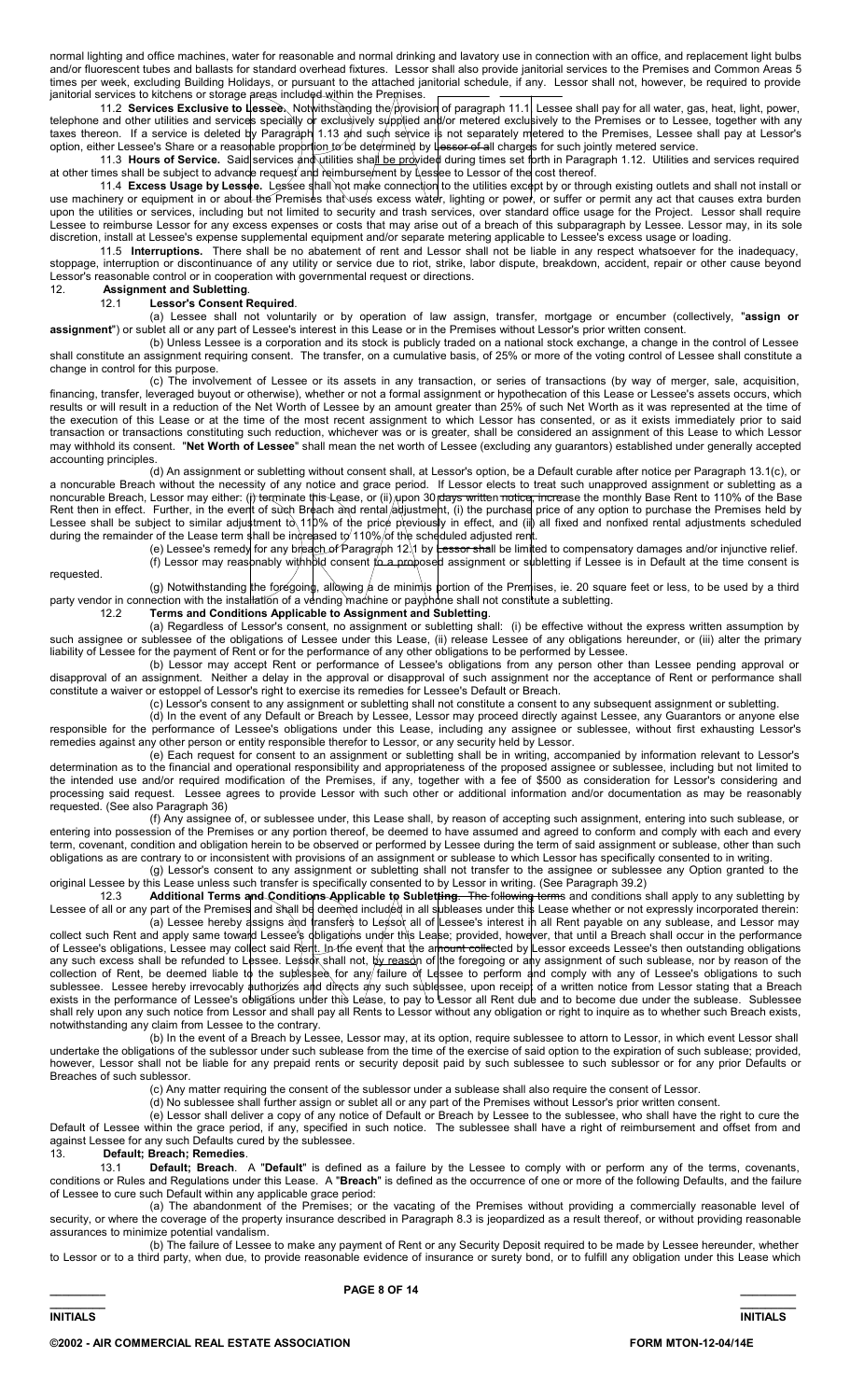endangers or threatens life or property, where such failure continues for a period of 3 business days following written notice to Lessee. THE ACCEPTANCE BY LESSOR OF A PARTIAL PAYMENT OF RENT OR SECURITY DEPOSIT SHALL NOT CONSTITUTE A WAIVER OF ANY OF LESSOR'S RIGHTS, INCLUDING LESSOR'S RIGHT TO RECOVER POSSESSION OF THE PREMISES.

(c) The failure of Lessee to allow Lessor and/or its agents access to the Premises or the commission of waste, act or acts constituting public or private nuisance, and/or an illegal activity on the Premises by Lessee, where such actions continue for a period of 3 business days following written notice to Lessee.

(d) The failure by Lessee to provide (i) reasonable written evidence of compliance with Applicable Requirements, (ii) the service contracts, (iii) the rescission of an unauthorized assignment or subletting, (iv) an Estoppel Certificate or financial statements, (v) a requested subordination, (vi) evidence concerning any guarantee and/or Guarantor) (vii) any document requested under Paragraph 41, (viii) material data safety sheets (MSDS), or (ix) any other documentation or information which Lessor may reasonably require of Lessee under the terms of this Lease, where any such failure continues for a period of 10 days following written notice to Lessee.

 (e) A Default by Lessee as to the terms, covenants, conditions or provisions of this Lease, or of the rules adopted under Paragraph 2.9 hereof, other than those described in subparagraphs 13.1(a), (b), (c) or (d), above, where such Default continues for a period of 30 days after written notice; provided, however, that if the nature of Lessee's Default is such that more than 30 days are reasonably required for its cure, then it shall not be deemed to be a Breach if Lessee commences such cure within said 30 day period and thereafter diligently prosecutes such cure to completion.

 (f) The occurrence of any of the following events: (i) the making of any general arrangement or assignment for the benefit of creditors; (ii) becoming a "**debtor**" as defined in 11 U.S.C. § 101 or any successor statute thereto (unless, in the case of a petition filed against Lessee, the same is dismissed within 60 days); (iii) the appointment of a trustee or receiver to take possession of substantially all of Lessee's assets located at the Premises or of Lessee's interest in this Lease, where possession is not restored to Lessee within 30 days; or (iv) the attachment, execution or other judicial seizure of substantially all of Lessee's assets located at the Premises or of Lessee's interest in this Lease, where such seizure is not discharged within 30 days; provided, however, in the event that any provision of this subparagraph (e) is contrary to any applicable law, such provision shall be of no force or effect, and not affect the validity of the remaining provisions.

(g) The discovery that any financial statement of Lessee or of any Guarantor given to Lessor was materially false.

 (h) If the performance of Lessee's obligations under this Lease is guaranteed: (i) the death of a Guarantor, (ii) the termination of a Guarantor's liability with respect to this Lease other than in accordance with the terms of such guaranty, (iii) a Guarantor's becoming insolvent or the subject of a bankruptcy filing, (iv) a Guarantor's refusal to honor the guaranty, or (v) a Guarantor's breach of its guaranty obligation on an anticipatory basis, and Lessee's failure, within 60 days following written notice of any such event, to provide written alternative assurance or security, which, when coupled with the then existing resources of Lessee, equals or exceeds the combined financial resources of Lessee and the Guarantors that existed at the time of execution of this Lease.<br>13.2 **Remedies**. If

Remedies. If Lessee fails to perform any of its affirmative duties or obligations, within 10 days after written notice (or in case of an emergency, without notice), Lessor may, at its option, perform such duty or obligation on Lessee's behalf, including but not limited to the obtaining of reasonably required bonds, insurance policies, or governmental licenses, permits or approvals. Lessee shall pay to Lessor an amount equal to 115% of the costs and expenses incurred by Lessor in such performance upon receipt of an invoice therefor. In the event of a Breach, Lessor may, with or without further notice or demand, and without limiting Lessor in the exercise of any right or remedy which Lessor may have by reason of such Breach:

(a) Terminate Lessee's right to possession of the Premises by any lawful means, in which case this Lease shall terminate and Lessee shall immediately surrender possession to Lessor. In such event Lessor shall be entitled to recover from Lessee: (i) the unpaid Rent which had been earned at the time of termination; (ii) the worth at the time of award of the amount by which the unpaid rent which would have been earned after termination until the time of award exceeds the amount of such rental loss that the Lessee proves could have been reasonably avoided; (iii) the worth at the time of award of the amount by which the unpaid rent for the balance\of the term after the time of award exceeds the amount of such rental loss that the Lessee proves could be reasonably avoided; and (iv) any other amount necessary to compensate Lessor for all the detriment proximately caused by the Lessee's failure to perform its obligations under this∖Lease or/which in∖the ordinary course of things would be likely to result therefrom, including but not limited to the cost of recovering possession of the Premises, expenses of reletting, including necessary renovation and alteration of the Premises, reasonable attorneys' fees, and that portion of any leasing commission paid by Lessor in connection with this Lease applicable to the unexpired term of this Lease. The worth at the time of award of the amount referred to in provision (iii) of the immediately preceding sentence shall be computed by discounting such amount at the discount rate of the Federal Reserve Bank of the District within which the Premises are located at the time of award plus one percent. Efforts by Lessor to mitigate damages caused by Lessee's Breach of this Lease shall not waive Lessor's right to recover any damages to which Lessor is otherwise entitled. If termination of this Lease is obtained through the provisional remedy of unlawful detainer, Lessor shall have the right to recover in such proceeding any unpaid Rent and damages as are recoverable therein, or Lessor may reserve the right to recover all or any part thereof in a separate suit. If a notice and grace period required under Paragraph 13.1 was not previously given, a notice to pay rent or quit, or to perform or quit given to Lessee under the unlawful detainer statute shall also constitute the notice required by Paragraph 13.1. In such case, the applicable grace period required by Paragraph 13.1 and the unlawful detainer statute shall run concurrently, and the failure of Lessee to cure the Default within the greater of the two such grace periods shall constitute both an unlawful detainer and a Breach of this Lease entitling Lessor to the remedies provided for in this Lease and/or by said statute.

 (b) Continue the Lease and Lessee's right to possession and recover the Rent as it becomes due, in which event Lessee may sublet or assign, subject only to reasonable limitations. Acts of maintenance, efforts to relet, and/or the appointment of a receiver to protect the Lessor's interests, shall not constitute a termination of the Lessee's right to possession.

 (c) Pursue any other remedy now or hereafter available under the laws or judicial decisions of the state wherein the Premises are located. The expiration or termination of this Lease and/or the termination of Lessee's right to possession shall not relieve Lessee from liability under any indemnity provisions of this Lease as to matters occurring or accruing during the term hereof or by reason of Lessee's occupancy of the Premises.

 13.3 **Inducement Recapture**. Any agreement for free or abated rent or other charges, or for the giving or paying by Lessor to or for Lessee of any cash or other bonus, inducement or consideration for Lessee's entering into this Lease, all of which concessions are hereinafter referred to as "**Inducement Provisions**", shall be deemed conditioned upon Lessee's full and faithful performance of all of the terms, covenants and conditions of this Lease. Upon Breach of this Lease by Lessee, any such Inducement Provision shall automatically be deemed deleted from this Lease and of no further force or effect, and any rent, other charge, bonus, inducement or consideration theretofore abated, given or paid by Lessor under such an Inducement Provision shall be immediately due and payable by Lessee to Lessor, notwithstanding any subsequent cure of said Breach by Lessee. The acceptance by Lessor of rent or the cure of the Breach which initiated the operation of this paragraph shall not be deemed a waiver by Lessor of the provisions of this paragraph unless specifically so stated in writing by Lessor at the time of such acceptance.

13.4 Late Charges. Lessee hereby acknowledges that late payment by Lessee of Rent will cause Lessor to incur costs not contemplated by this Lease, the exact amount of which will be extremely difficult to ascertain. Such costs include, but are not limited to, processing and accounting charges, and late charges which may be imposed upon Lessor by any Lender. Accordingly, if any Rent shall not be received by Lessor within 5 days after such amount shall be due, then, without any requirement for notice to Lessee, Lessee shall immediately pay to Lessor a one-time late charge equal to 10% of each such overdue amount or \$100,/whichever is greater. The parties hereby agree that such late charge represents a fair and reasonable estimate of the costs Lessor will incur by reason of such late payment. Acceptance of such late charge by Lessor shall in no event constitute a waiver of Lessee's Default dr Breach with respect to such overdue amount, nor prevent the exercise of any of the other rights and remedies granted hereunder. In the event that a late charge is payable hereunder, whether or not collected, for 3 consecutive installments of Base Rent, then notwithstanding any provision of this Lease to the contrary, Base Rent shall, at Lessor's option, become due and payable quarterly in advance.

 13.5 **Interest**. Any monetary payment due Lessor hereunder, other than late charges, not received by Lessor, when due shall bear interest from the 31st day after it was due. The interest ("**Interest**") charged shall be computed at the rate of 10% per annum but shall not exceed the maximum rate allowed by law. Interest is payable in addition to the potential late charge provided for in Paragraph 13.4.

#### 13.6 **Breach by Lessor**.

 (a) **Notice of Breach**. Lessor shall not be deemed in breach of this Lease unless Lessor fails within a reasonable time to perform an obligation required to be performed by Lessor. For purposes of this Paragraph, a reasonable time shall in no event be less than 30 days after receipt by Lessor, and any Lender whose name and address shall have been furnished Lessee in writing for such purpose, of written notice specifying wherein such obligation of Lessor has not been performed; provided, however, that if the nature of Lessor's obligation is such that more than 30 days are reasonably required for its performance, then Lessor shall not be in breach if performance is commenced within such 30 day period and thereafter diligently pursued to completion.

 (b) **Performance by Lessee on Behalf of Lessor**. In the event that neither Lessor nor Lender cures said breach within 30 days after receipt of said notice, or if having commenced said cure they do not diligently pursue it to completion, then Lessee may elect to cure said breach at Lessee's expense and offset from Rent the actual and reasonable cost to perform such cure, provided, however, that such offset shall not exceed an amount equal to the greater of one month's Base Rent or the Security Deposit, reserving Lessee's right to seek reimbursement from Lessor for any such expense in excess of such offset. Lessee shall document the cost of said cure and supply said documentation to Lessor.

14. **Condemnation**. If the Premises or any portion thereof are taken under the power of eminent domain or sold under the threat of the exercise of said power (collectively "**Condemnation**"), this Lease shall terminate as to the part taken as of the date the condemning authority takes title or possession, whichever first occurs. If more than 10% of the rentable floor area of the Premises, or more than 25% of Lessee's Reserved Parking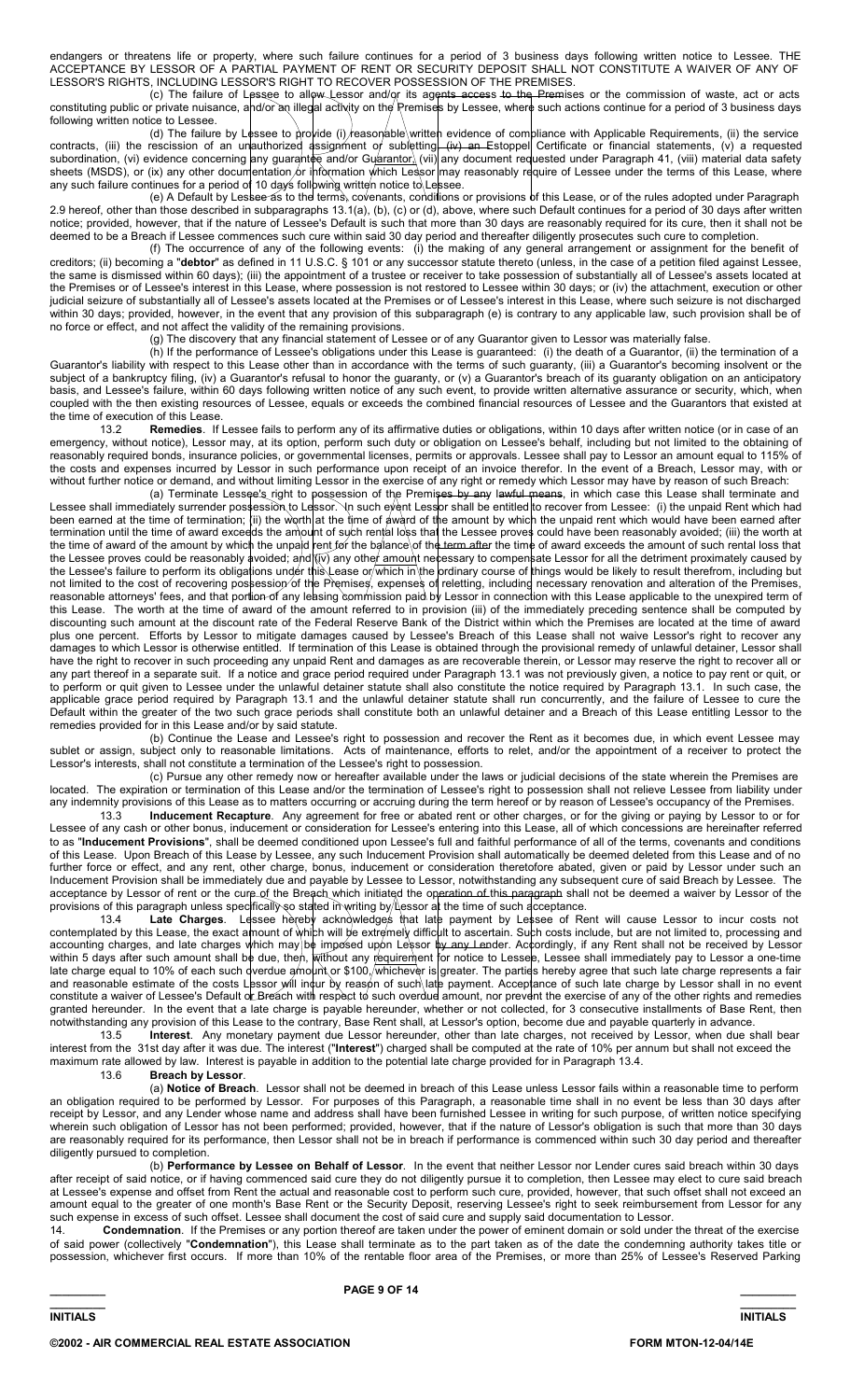Spaces, if any, are taken by Condemnation, Lessee may, at Lessee's option, to be exercised in writing within 10 days after Lessor shall have given Lessee written notice of such taking (or in the absence of such notice, within 10 days after the condemning authority shall have taken possession) terminate this Lease as of the date the condemning authority takes such possession. If Lessee does not terminate this Lease in accordance with the foregoing, this Lease shall remain in full force and effect as to the portion of the Premises remaining, except that the Base Rent shall be reduced in proportion to the reduction in utility of the Premises caused by such Condemnation. Condemnation awards and/or payments shall be the property of Lessor, whether such award shall be made as compensation for diminution in value of the leasehold, the value of the part taken, or for severance damages; provided, however, that Lessee shall be entitled to any compensation paid by the condemnor for Lessee's relocation expenses, loss of business goodwill and/or Trade Fixtures, without regard to whether or not this Lease is terminated pursuant to the provisions of this Paragraph. All Alterations and Utility Installations made to the Premises by Lessee, for purposes of Condemnation only, shall be considered the property of the Lessee and Lessee shall be entitled to any and all compensation which is payable therefor. In the event that this Lease is not terminated by reason of the Condemnation, Lessor shall repair any damage∕ to the Prèmises caused by such Condemnation.

#### 15. **Brokerage Fees**.

 15.1 **Additional Commission**. In addition to the payments owed pursuant to Paragraph 1.10 above, and unless Lessor and the Brokers otherwise agree in writing, Lessor agrees that: (a) if Lessee exercises any Option, (b) if Lessee or anyone affiliated with Lessee acquires from Lessor any rights to the Premises or other premises owned by Lessor and located within the Project, (c) if Lessee remains in possession of the Premises, with the consent of Lessor, after the expiration of this Lease, or (d) if Base Rent is increased, whether by agreement or operation of an escalation clause herein, then, Lessor shall pay Brokers a fee in accordance with the fee schedule of the Brokers in effect at the time the Lease was executed.

 15.2 **Assumption of Obligations**. Any buyer or transferee of Lessor's interest in this Lease shall be deemed to have assumed Lessor's obligation hereunder. Brokers shall be third party beneficiaries of the provisions of Paragraphs 1.10, 15, 22 and 31. If Lessor fails to pay to Brokers any amounts due as and for brokerage fees pertaining to this Lease when due, then such amounts shall accrue Interest. In addition, if Lessor fails to pay any amounts to Lessee's Broker when due, Lessee's Broker may send written notice to Lessor and Lessee of such failure and if Lessor fails to pay such amounts within 10 days after said notice, Lessee shall pay said monies to its Broker and offset such amounts against Rent. In addition, Lessee's Broker shall be deemed to be a third party beneficiary of any commission agreement entered into by and/or between Lessor and Lessor's Broker for the limited purpose of collecting any brokerage fee owed.

 15.3 **Representations and Indemnities of Broker Relationships**. Lessee and Lessor each represent and warrant to the other that it has had no dealings with any person, firm, broker or finder (other than the Brokers, if any) in connection with this Lease, and that no one other than said named Brokers is entitled to any commission or finder's fee in connection herewith. Lessee and Lessor do each hereby agree to indemnify, protect, defend and hold the other harmless from and against liability for compensation or charges which may be claimed by any such unnamed broker, finder or other similar party by reason of any dealings or actions of the indemnifying Party, including any costs, expenses, attorneys' fees reasonably incurred with respect thereto.

# 16. **Estoppel Certificates**.

 (a) Each Party (as "**Responding Party**") shall within 10 days after written notice from the other Party (the "**Requesting Party**") execute, acknowledge and deliver to the Requesting Party a statement in writing in form similar to the then most current "**Estoppel Certificate**" form published by the AIR Commercial Real Estate Association, plus such additional information, confirmation and/or statements as may be reasonably requested by the Requesting Party.

(b) If the Responding Party∖shall fail to`execute ør∖deliver the Estoppel Certificate within such 10 day period, the Requesting Party may execute an Estoppel Certificate stating that; (i) the Lease is in full forde and effect without modification except as may be represented by the Requesting Party, (ii) there are no uncured defaults in the Requesting Party's performance, and (iii) if Lessor is the Requesting Party, not more than one month's rent has been paid in advance. Prospective purchásers and encumbrancers may rely upon the Requesting Party's Estoppel Certificate, and the Responding Party shall be estopped from denying/the truth of the facts contained in said Certificate. In addition, Lessee acknowledges that any failure on its part to provide such an Estoppel Certificate will\expose Lessor to∖risks and potentially ¢ause Lessor to incur costs not contemplated by this Lease, the extent of which will be extremely difficult to ascertain. Accordingly, should the Lessee fail to execute and/or deliver a requested Estoppel Certificate in a timely fashion the monthly Base Reht shall be automatically increased, without any requirement for notice to Lessee, by an amount equal to 10% of the then existing Base Rent or \$100, whichever is greater for remainder of the Lease. The Parties agree that such increase in Base Rent represents fair and reasonable compensation for the additional risk/costs that Lessor will incur by reason of Lessee's failure to provide the Estoppel Certificate. Such increase in Base Rent shall in no event constitute a waiver of Lessee's Default or Breach with respect to the failure to provide the Estoppel Certificate nor prevent the exercise of any of the other rights and remedies granted hereunder.

 (c) If Lessor desires to finance, refinance, or sell the Premises, or any part thereof, Lessee and all Guarantors shall within 10 days after written notice from Lessor deliver to any potential lender or purchaser designated by Lessor such financial statements as may be reasonably required by such lender or purchaser, including but not limited to Lessee's financial statements for the past 3 years. All such financial statements shall be received by Lessor and such lender or purchaser in confidence and shall be used only for the purposes herein set forth.

17. **Definition of Lessor**. The term "**Lessor**" as used herein shall mean the owner or owners at the time in question of the fee title to the Premises, or, if this is a sublease, of the Lessee's interest in the prior lease. In the event of a transfer of Lessor's title or interest in the Premises or this Lease, Lessor shall deliver to the transferee or assignee (in cash or by credit) any unused Security Deposit held by Lessor. Upon such transfer or assignment and delivery of the Security Deposit, as aforesaid, the prior Lessor shall be relieved of all liability with respect to the obligations and/or covenants under this Lease thereafter to be performed by the Lessor. Subject to the foregoing, the obligations and/or covenants in this Lease to be performed by the Lessor shall be binding only upon the Lessor as hereinabove defined.

18. **Severability**. The invalidity of any provision of this Lease, as determined by a court of competent jurisdiction, shall in no way affect the validity of any other provision hereof.

19. **Days**. Unless otherwise specifically indicated to the contrary, the word "**days**" as used in this Lease shall mean and refer to calendar days.

20. **Limitation on Liability**. The obligations of Lessor under this Lease shall not constitute personal obligations of Lessor or its partners, members, directors, officers or shareholders, and Lessee shall look to the Project, and to no other assets of Lessor, for the satisfaction of any liability of Lessor with respect to this Lease, and shall not seek recourse against Lessor's partners, members, directors, officers or shareholders, or any of their personal assets for such satisfaction.

21. **Time of Essence**. Time is of the essence with respect to the performance of all obligations to be performed or observed by the Parties under this Lease.

22. **No Prior or Other Agreements; Broker Disclaimer**. This Lease contains all agreements between the Parties with respect to any matter mentioned herein, and no other prior or contemporaneous agreement or understanding shall be effective. Lessor and Lessee each represents and warrants to the Brokers that it has made, and is relying solely upon, its own investigation as to the nature, quality, character and financial responsibility of the other Party to this Lease and as to the use, nature, quality and character of the Premises. Brokers have no responsibility with respect thereto or with respect to any default or breach hereof by either Rarty.

23. **Notices**.

 23.1 **Notice Requirements**. All notices required or permitted by this Lease or applicable law shall be in writing and may be delivered in person (by hand or by courier) or may be sent by regular, certified or registered mail or U.S. Postal Service Express Mail, with postage prepaid, or by facsimile transmission, or by email, and shall be deemed sufficiently given if served in a manner specified in this Paragraph 23. The addresses noted adjacent to a Party's signature on this Lease shall be that Party's address for delivery or mailing of notices. Either Party may by written notice to the other specify a different address for notice, except that upon Lessee's taking possession of the Premises, the Premises shall constitute Lessee's address for notice. A copy of all notices to Lessor shall be concurrently transmitted to such party or parties at such addresses as Lessor may from time to time hereafter designate in writing.

 23.2 **Date of Notice**. Any notice sent by registered or certified mail, return receipt requested, shall be deemed given on the date of delivery shown on the receipt card, or if no delivery date is shown, the postmark thereon. If sent by regular mail the notice shall be deemed given 72 hours after the same is addressed as required herein and mailed with postage prepaid. Notices delivered by United States Express Mail or overnight courier that guarantees next day delivery shall be deemed given 24 hours after delivery of the same to the Postal Service or courier. Notices transmitted by facsimile transmission or by email shall be deemed delivered upon telephone confirmation of receipt (if by fax, a confirmation report from fax machine is sufficient), provided a copy is also delivered via delivery or mail. If notice is received on a Saturday, Sunday or legal holiday, it shall be deemed received on the next business day. 24. **Waivers**.

 (a) No waiver by Lessor of the Default or Breach of any term, covenant or condition hereof by Lessee, shall be deemed a waiver of any other term, covenant or condition hereof, or of any subsequent Default or Breach by Lessee of the same or of any other term, covenant or condition hereof. Lessor's consent to, or approval of, any act shall not be deemed to render unnecessary the obtaining of Lessor's consent to, or approval of, any subsequent or similar act by Lessee, or be construed as the basis of an estoppel to enforce the provision or provisions of this Lease requiring such consent.

 (b) The acceptance of Rent by Lessor shall not be a waiver of any Default or Breach by Lessee. Any payment by Lessee may be accepted by Lessor on account of moneys or damages due Lessor, notwithstanding any qualifying statements or conditions made by Lessee in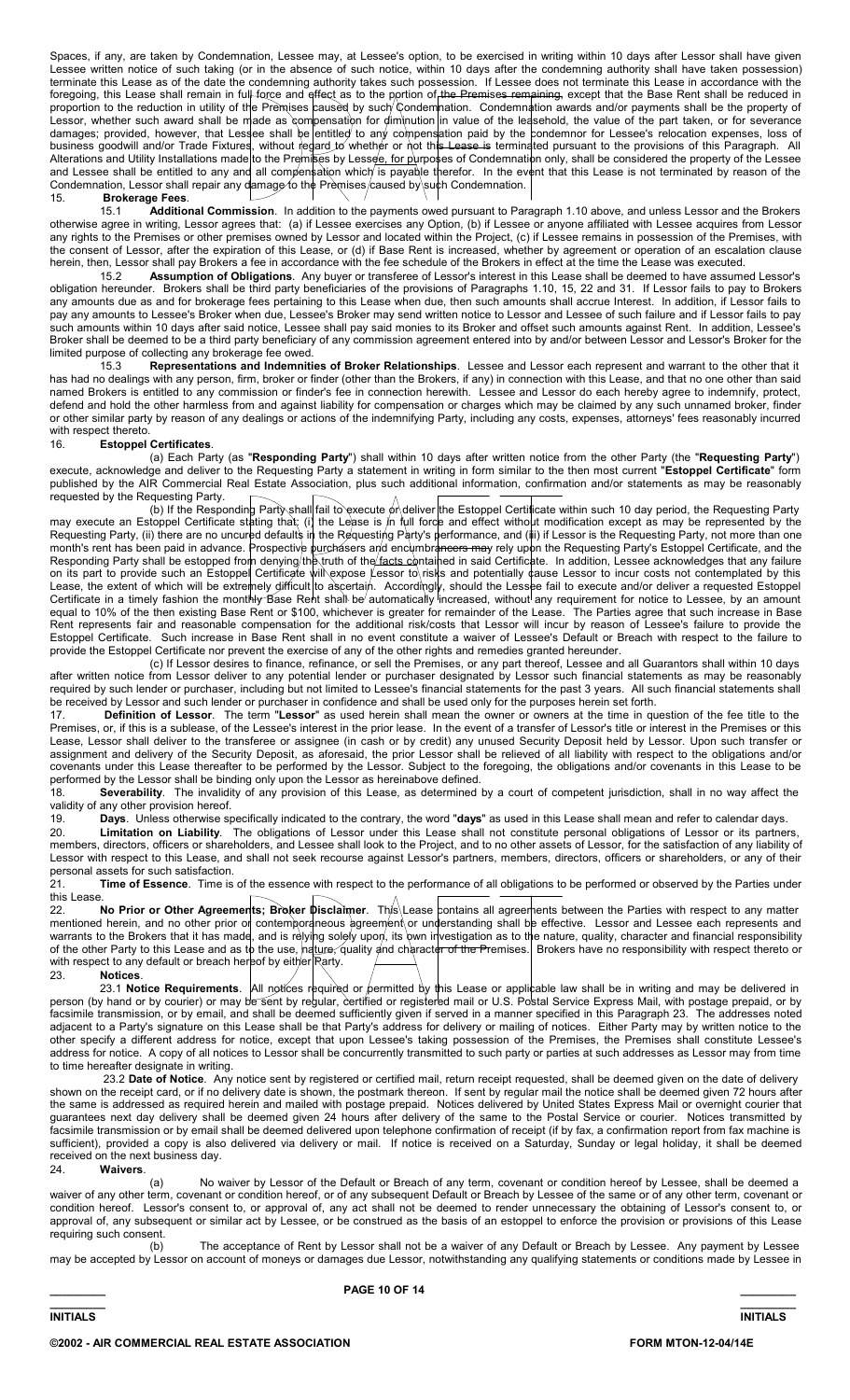connection therewith, which such statements and/or conditions shall be of no force or effect whatsoever unless specifically agreed to in writing by Lessor at or before the time of deposit of such payment.

 (c) THE PARTIES AGREE THAT THE TERMS OF THIS LEASE SHALL GOVERN WITH REGARD TO ALL MATTERS RELATED THERETO AND HEREBY WALVE THE<del>, P</del>ROVISIONS OF ANY<del>, PRESEN</del>T <del>OR FUTUR</del>E STATUTE TO THE EXTENT THAT SUCH STATUTE IS INCONSISTENT WITH THIS LEASE.

# 25. **Disclosures Regarding The Nature of a Real Estate Agency Relationship.**

 (a) When entering into a discussion with a real estate agent regarding a real estate transaction, a Lessor or Lessee should from the outset understand what type of agency relationship or representation it has with the agent or agents in the transaction. Lessor and Lessee acknowledge being advised by the Brokers in this transaction, as follows:

 (i) *Lessor's Agent.* A Lessor's agent under a listing agreement with the Lessor acts as the agent for the Lessor only. A Lessor's agent or subagent has the following affirmative obligations: *To the Lessor:* A fiduciary duty of utmost care, integrity, honesty, and loyalty in dealings with the Lessor. *To the Lessee and the Lessor:* a. Diligent exercise of reasonable skills and care in performance of the agent's duties. b. A duty of honest and fair dealing and good faith. c. A duty to disclose all facts known to the agent materially affecting the value or desirability of the property that are not known to, or within the diligent attention and observation of, the Parties. An agent is not obligated to reveal to either Party any confidential information obtained from the other Party which does not involve the affirmative duties set forth above.

 (ii) *Lessee's Agent.* An agent can agree to act as agent for the Lessee only. In these situations, the agent is not the Lessor's agent, even if by agreement the agent may receive compensation for services rendered, either in full or in part from the Lessor. An agent acting only for a Lessee has the following affirmative obligations. *To the Lessee:* A fiduciary duty of utmost care, integrity, honesty, and loyalty in dealings with the Lessee. *To the Lessee and the Lessor:* a. Diligent exercise of reasonable skills and care in performance of the agent's duties. b. A duty of honest and fair dealing and good faith. c. A duty to disclose all facts known to the agent materially affecting the value or desirability of the property that are not known to, or within the diligent attention and observation of, the Parties. An agent is not obligated to reveal to either Party any confidential information obtained from the other Party which does not involve the affirmative duties set forth above.

 (iii) *Agent Representing Both Lessor and Lessee.* A real estate agent, either acting directly or through one or more associate licenses, can legally be the agent of both the Lessor and the Lessee in a transaction, but only with the knowledge and consent of both the Lessor and the Lessee. In a dual agency situation, the agent has the following affirmative obligations to both the Lessor and the Lessee: a. A fiduciary duty of utmost care, integrity, honesty and loyalty in the dealings with either Lessor or the Lessee. b. Other duties to the Lessor and the Lessee as stated above in subparagraphs (i) or (ii). In representing both Lessor and Lessee, the agent may not without the express permission of the respective Party, disclose to the other Party that the Lessor will accept rent in an amount less than that indicated in the listing or that the Lessee is willing to pay a higher rent than that offered. The above duties of the agent in a real estate transaction do not relieve a Lessor or Lessee from the responsibility to protect their own interests. Lessor and Lessee should carefully read all agreements to assure that they adequately express their understanding of the transaction. A real estate agent is a person qualified to advise about real estate. If legal or tax advice is desired, consult a competent professional.

 (b) Brokers have no responsibility with respect to any default or breach hereof by either Party. The Parties agree that no lawsuit or other legal proceeding involving any breach of duty, error or omission relating to this Lease may be brought against Broker more than one year after the Start Date and that the liability (including court costs and attorneys' fees), of any Broker with respect to any such lawsuit and/or legal proceeding shall not exceed the fee received by such Broker pursuant to this Lease; provided, however, that the foregoing limitation on each Broker's liability shall not be applicable to any gross negligence or willful misconduct of such Broker.

(c) Lessor and Lessee agree to identify to Brokers as "Confidential" any communication or information given Brokers that is considered by such Party to be confidential.

26. **No Right To Holdover**. Lessee has no right to retain possession of the Premises or any part thereof beyond the expiration or termination of this Lease. In the event that Lessee holds over, th⁄en্सিe Base Rent shall be increased to 150% of the Base Rent applicable immediately preceding the expiration or termination. Holdover Base Rent shall be calculated on a monthly basis. Nothing contained herein shall be construed as consent by Lessor to any holding over by Lessee.<br>27 **Cumulative Remedies** No

27. **Cumulative Remedies**. No remedy or election hereunder shall be deemed exclusive but shall, wherever possible, be cumulative with all other remedies at law or in equity.

28. **Covenants and Conditions; Construction of Agreement**. All provisions of this Lease to be observed or performed by Lessee are both covenants and conditions. In construing this Lease, all headings and titles are for the convenience of the Parties only and shall not be considered a part of this Lease. Whenever required by the context, the singular shall include the plural and vice versa. This Lease shall not be construed as if prepared by one of the Parties, but rather according to its fair meaning as a whole, as if both Parties had prepared it.

29. **Binding Effect; Choice of Law**. This Lease shall be binding upon the Parties, their personal representatives, successors and assigns and be governed by the laws of the State in which the Premises are located. Any litigation between the Parties hereto concerning this Lease shall be initiated in the county in which the Premises are located.

30. **Subordination; Attornment; NonDisturbance**.

 30.1 **Subordination**. This Lease and any Option granted hereby shall be subject and subordinate to any ground lease, mortgage, deed of trust, or other hypothecation or security device (collectively, "**Security Device**"), now or hereafter placed upon the Premises, to any and all advances made on the security thereof, and to all renewals, modifications, and extensions thereof. Lessee agrees that the holders of any such Security Devices (in this Lease together referred to as "**Lender**") shall have no liability or obligation to perform any of the obligations of Lessor under this Lease. Any Lender may elect to have this Lease and/or any Option granted hereby superior to the lien of its Security Device by giving written notice thereof to Lessee, whereupon this Lease and such Options shall be deemed prior to such Security Device, notwithstanding the relative dates of the documentation or recordation thereof.

 30.2 **Attornment**. In the event that Lessor transfers title to the Premises, or the Premises are acquired by another upon the foreclosure or termination of a Security Device to which this Lease is subordinated (i) Lessee shall, subject to the non-disturbance provisions of Paragraph 30.3, attorn to such new owner, and upon request, enter into a new lease, containing all of the terms and provisions of this Lease, with such new owner for the remainder of the term hereof, or, at the election of the new owner, this Lease will automatically become a new lease between Lessee and such new owner, and (ii) Lessor shall thereafter be relieved of any further obligations hereunder and such new owner shall assume all of Lessor's obligations, except that such new owner shall not: (a) be liable for any act or omission of any prior lessor or with respect to events occurring prior to acquisition of ownership; (b) be subject to any offsets pr-defenses which Lessee might have against any prior lessor, (c) be bound by prepayment of more than one month's rent, or (d) be liable for the return of any security deposit paid to any prior lessor.

 30.3 **NonDisturbance**. With respect to Security Devices entered into by Lessor after the execution of this Lease, Lessee's subordination of this Lease shall be subject to receiving a commercially reasonable non-disturbance agreement (a "**NonDisturbance Agreement**") from the Lender which Non-Disturbance Agreement provides that Lessee's possession of the Premises, and this Lease, including any options to extend the term hereof, will not be disturbed so long as Lessee is not in Breach hereof and attorns to the record owner of the Premises. Further, within 60 days after the execution of this Lease, Lessor shall, if ⁄requested by Lessee, use its commercially reasonable efforts to obtain a Non-Disturbance Agreement from the holder of any pre-existing Security Device which is secured by the Premises. In the event that Lessor is unable to provide the Non-Disturbance Agreement within said 60 days, then Lèssee may, at Lessee's option, directly contact Lender and attempt to negotiate for the execution and delivery of a Non-Disturbance Agreement.

 30.4 **Self-Executing**. The agreements contained in this Paragraph 30 shall be effective without the execution of any further documents; provided, however, that, upon written request from Lessor or a Lender in connection with a sale, financing or refinancing of the Premises, Lessee and Lessor shall execute such further writings as may be reasonably required to separately document any subordination, attornment and/or Non-Disturbance Agreement provided for herein.

31. **Attorneys' Fees**. If any Party or Broker brings an action or proceeding involving the Premises whether founded in tort, contract or equity, or to declare rights hereunder, the Prevailing Party (as hereafter defined) in any such proceeding, action, or appeal thereon, shall be entitled to reasonable attorneys' fees. Such fees may be awarded in the same suit or recovered in a separate suit, whether or not such action or proceeding is pursued to decision or judgment. The term, "**Prevailing Party**" shall include, without limitation, a Party or Broker who substantially obtains or defeats the relief sought, as the case may be, whether by compromise, settlement, judgment, or the abandonment by the other Party or Broker of its claim or defense. The attorneys' fees award shall not be computed in accordance with any court fee schedule, but shall be such as to fully reimburse all attorneys' fees reasonably incurred. In addition, Lessor shall be entitled to attorneys' fees, costs and expenses incurred in the preparation and service of notices of Default and consultations in connection therewith, whether or not a legal action is subsequently commenced in connection with such Default or resulting Breach (\$200 is a reasonable minimum per occurrence for such services and consultation).

32. **Lessor's Access; Showing Premises; Repairs**. Lessor and Lessor's agents shall have the right to enter the Premises at any time, in the case of an emergency, and otherwise at reasonable times after reasonable prior notice for the purpose of showing the same to prospective purchasers, lenders, or tenants, and making such alterations, repairs, improvements or additions to the Premises as Lessor may deem necessary or desirable and the erecting, using and maintaining of utilities, services, pipes and conduits through the Premises and/or other premises as long as there is no material adverse effect to Lessee's use of the Premises. All such activities shall be without abatement of rent or liability to Lessee. In addition, Lessor shall have the right to retain keys to the Premises and to unlock all doors in or upon the Premises other than to files, vaults and safes, and in the case of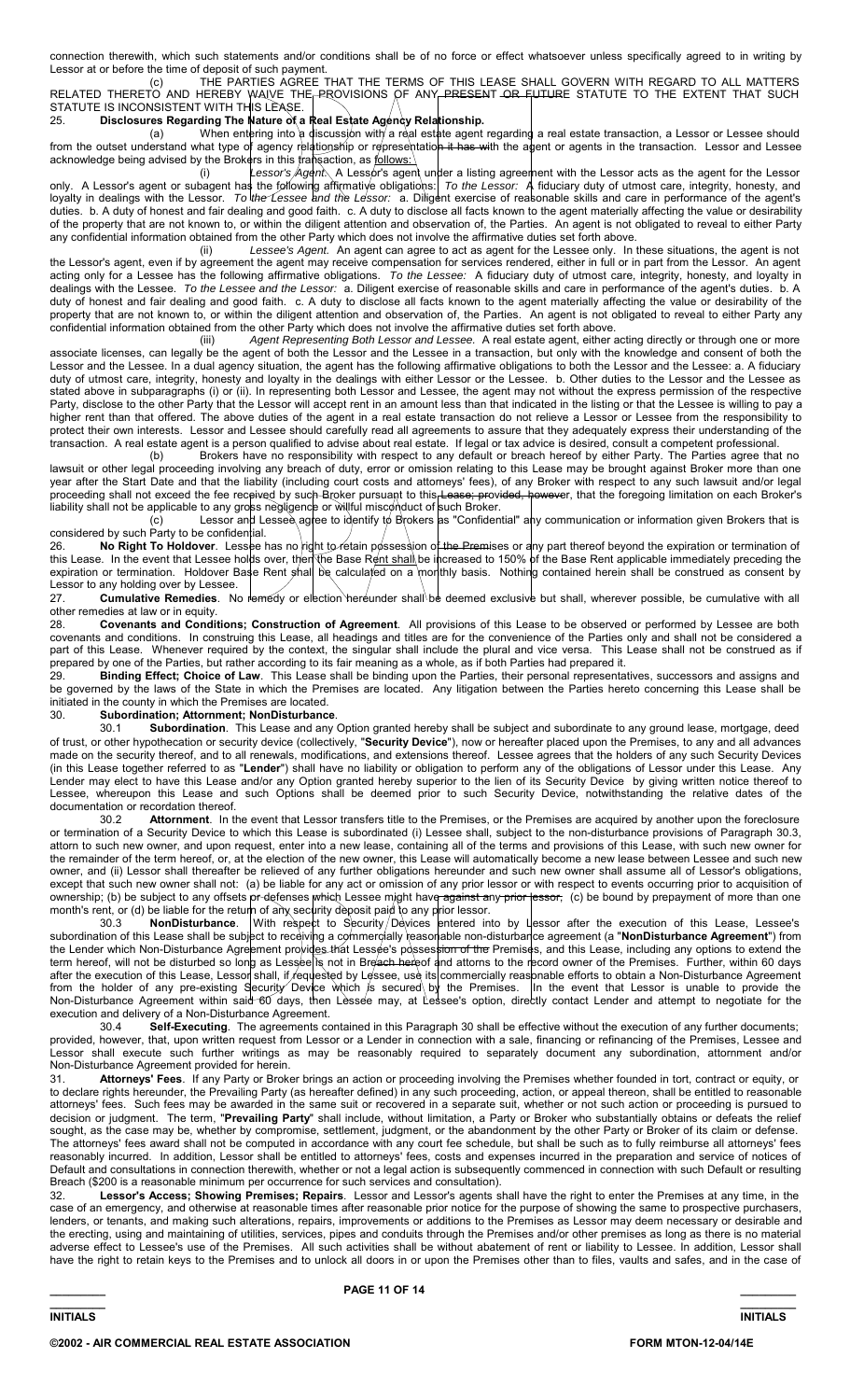emergency to enter the Premises by any reasonably appropriate means, and any such entry shall not be deemed a forcible or unlawful entry or detainer of the Premises or an eviction. Lessee waives any charges for damages or injuries or interference with Lessee's property or business in connection therewith.

33. **Auctions**. Lessee shall not conduct, nor permit to be conducted, any auction upon the Premises without Lessor's prior written consent. Lessor shall not be obligated to exercise any standard of reasonableness in determining whether to permit an auction.

34. **Signs**. Lessor may place on the Premises ordinary "For Sale" signs at any time and ordinary "For Lease" signs during the last 6 months of the term hereof. Lessor may not place any sign on the exterior of the Building that covers any of the windows of the Premises. Except for ordinary "For Sublease" signs which may be placed only on the Premises, Lessee shall not <del>place any s</del>ign upon the Project without Lessor's prior written consent. All signs must comply with all Applicable Requirements.

35. **Termination; Merger**. Unless specifically stated otherwise in writing by Lessor, the voluntary or other surrender of this Lease by Lessee, the mutual termination or cancellation hereof, or a termination hereof by Lessor for Breach by Lessee, shall automatically terminate any sublease or lesser estate in the Premises; provided, however, that Lessor may elect to continue any one or all existing subtenancies. Lessor's failure within 10 days following any such event to elect to the contrary by written notice to the holder of any such lesser interest, shall constitute Lessor's election to have such event constitute the termination of such interest.<br>36. **Consents**. Except as otherwise provided h

Consents. Except as otherwise provided herein, wherever in this Lease the consent of a Party is required to an act by or for the other Party, such consent shall not be unreasonably withheld or delayed. Lessor's actual reasonable costs and expenses (including but not limited to architects', attorneys', engineers' and other consultants' fees) incurred in the consideration of, or response to, a request by Lessee for any Lessor consent, including but not limited to consents to an assignment, a subletting or the presence or use of a Hazardous Substance, shall be paid by Lessee upon receipt of an invoice and supporting documentation therefor. Lessor's consent to any act, assignment or subletting shall not constitute an acknowledgment that no Default or Breach by Lessee of this Lease exists, nor shall such consent be deemed a waiver of any then existing Default or Breach, except as may be otherwise specifically stated in writing by Lessor at the time of such consent. The failure to specify herein any particular condition to Lessor's consent shall not preclude the imposition by Lessor at the time of consent of such further or other conditions as are then reasonable with reference to the particular matter for which consent is being given. In the event that either Party disagrees with any determination made by the other hereunder and reasonably requests the reasons for such determination, the determining party shall furnish its reasons in writing and in reasonable detail within 10 business days following such request.

37. **Guarantor**. **Execution**. The Guarantors, if any, shall each execute a guaranty in the form most recently published by the AIR Commercial Real Estate Association.

 37.2 **Default**. It shall constitute a Default of the Lessee if any Guarantor fails or refuses, upon request to provide: (a) evidence of the execution of the guaranty, including the authority of the party signing on Guarantor's behalf to obligate Guarantor, and in the case of a corporate Guarantor, a certified copy of a resolution of its board of directors authorizing the making of such guaranty, (b) current financial statements, (c) an Estoppel Certificate, or (d) written confirmation that the guaranty is still in effect.

38. **Quiet Possession**. Subject to payment by Lessee of the Rent and performance of all of the covenants, conditions and provisions on Lessee's part to be observed and performed under this Lease, Lessee shall have quiet possession and quiet enjoyment of the Premises during the term hereof.

39. **Options**. If Lessee is granted any Option, as defined below, then the following provisions shall apply.

 39.1 **Definition**. "**Option**" shall mean: (a) the right to extend or reduce the term of or renew this Lease or to extend or reduce the term of or renew any lease that Lessee has on other property of Lessor; (b) the right of first refusal or first offer to lease either the Premises or other property of Lessor; (c) the right to purchase, the right of first o<u>ffer to purchase or the right of first refusal to purchase the Premises or other property of Lessor.</u>

 39.2 **Options Personal To Original Lessee**. Any Option granted to Lessee in this Lease is personal to the original Lessee, and cannot be assigned or exercised by anyone other than/said original Lessee and only while the original Lessee is in full possession of the Premises and, if requested by Lessor, with Lessee certifying that Lessee has no intention of thereafter assigning or subletting.

 39.3 **Multiple Options**. In the event that Lessee has any multiple Options to extend or renew this Lease, a later Option cannot be exercised unless the prior Options have been validly exercised.

39.4 **Effect of Default on Options**.

 (a) Lessee shall have no right to exercise an Option: (i) during the period commencing with the giving of any notice of Default and continuing until said Default is cured, (ii) during the period of time any Rent is unpaid (without regard to whether notice thereof is given Lessee), (iii) during the time Lessee is in Breach of this Lease, or (iv) in the event that Lessee has been given 3 or more notices of separate Default, whether or not the Defaults are cured, during the 12 month period immediately preceding the exercise of the Option.

 (b) The period of time within which an Option may be exercised shall not be extended or enlarged by reason of Lessee's inability to exercise an Option because of the provisions of Paragraph 39.4(a).

 (c) An Option shall terminate and be of no further force or effect, notwithstanding Lessee's due and timely exercise of the Option, if, after such exercise and prior to the commencement of the extended term or completion of the purchase, (i) Lessee fails to pay Rent for a period of 30 days after such Rent becomes due (without any necessity of Lessor to give notice thereof), or (ii) if Lessee commits a Breach of this Lease.

40. **Security Measures**. Lessee hereby acknowledges that the Rent payable to Lessor hereunder does not include the cost of guard service or other security measures, and that Lessor shall have no obligation whatsoever to provide same. Lessee assumes all responsibility for the protection of the Premises, Lessee, its agents and invitees and their property from the acts of third parties. In the event, however, that Lessor should elect to provide security services, then the cost thereof shall be an Operating Expense.<br>41. Reservations.

#### 41. **Reservations**.

 (a) Lessor reserves the right: (i) to grant, without the consent or joinder of Lessee, such easements, rights and dedications that Lessor deems necessary, (ii) to cause the recordation of parcel maps and restrictions, (iii) to create and/or install new utility raceways, so long as such easements, rights, dedications, maps, restrictions, and utility raceways do not unreasonably interfere with the use of the Premises by Lessee. Lessor may also: change the name, address or title of the Building or Project upon at least 90 days prior written notice; provide and install, at Lessee's expense, Building standard graphics on the door of the Premises and such portions of the Common Areas as Lessor shall reasonably deem appropriate; grant to any lessee the exclusive right to conduct any business as long as such exclusive right does not conflict with any rights expressly given herein; and to place such signs, notices or displays as Lessor reasonably deems necessary or advisable upon the roof, exterior of the Building or the Project or on pole signs in the Common Areas. Lessee agrees to sign any documents reasonably requested by Lessor to effectuate such rights. The obstruction of Lessee's view, air, or∣light by àny∣structure erected ∖n the γicinity of the Building, whether by Lessor or third parties, shall in no way affect this Lease or impose any liability upon Lessor

(b) Lessor also reserves the right to move Lessee to other space of comparable size in the Building or Project. Lessor must provide at least 45 days prior written notice of such move, and the new space must contain improvements of comparable quality to those contained within the Premises. Lessor shall pay the reasonable out of pocket costs that Lessee incurs with regard to such relocation, including the expenses of moving and necessary stationary revision costs. In no event, however, shall Lessor be required to pay an amount in excess of two months Base Rent. Lessee may not be relocated more than once during the term of this Lease.

 (c) Lessee shall not: (i) use a representation (photographic or otherwise) of the Building or Project or their name(s) in connection with Lessee's business; or (ii) suffer or permit anyone, except in emergency, to go upon the roof of the Building.

42. **Performance Under Protest**. If at any time a dispute shall arise as to any amount or sum of money to be paid by one Party to the other under the provisions hereof, the Party against whom the obligation to pay the money is asserted shall have the right to make payment "under protest" and such payment shall not be regarded as a voluntary payment and there shall survive the right on the part of said Party to institute suit for recovery of such sum. If it shall be adjudged that there was no legal obligation on the part of said Party to pay such sum or any part thereof, said Party shall be entitled to recover such sum or so much thereof as it was not legally required to pay. A Party who does not initiate suit for the recovery of sums paid "under protest" with 6 months shall be deemed to have waived its right to protest such payment.

#### 43. **Authority; Multiple Parties; Execution**.

 (a) If either Party hereto is a corporation, trust, limited liability company, partnership, or similar entity, each individual executing this Lease on behalf of such entity represents and warrants that he or she is duly authorized to execute and deliver this Lease on its behalf. Each Party shall, within 30 days after request, deliver to the other Party satisfactory evidence of such authority.

 (b) If this Lease is executed by more than one person or entity as "Lessee", each such person or entity shall be jointly and severally liable hereunder. It is agreed that any one of the named Lessees shall be empowered to execute any amendment to this Lease, or other document ancillary thereto and bind all of the named Lessees, and Lessor may rely on the same as if all of the named Lessees had executed such document.

 (c) This Lease may be executed by the Parties in counterparts, each of which shall be deemed an original and all of which together shall constitute one and the same instrument.

44. **Conflict**. Any conflict between the printed provisions of this Lease and the typewritten or handwritten provisions shall be controlled by the typewritten or handwritten provisions.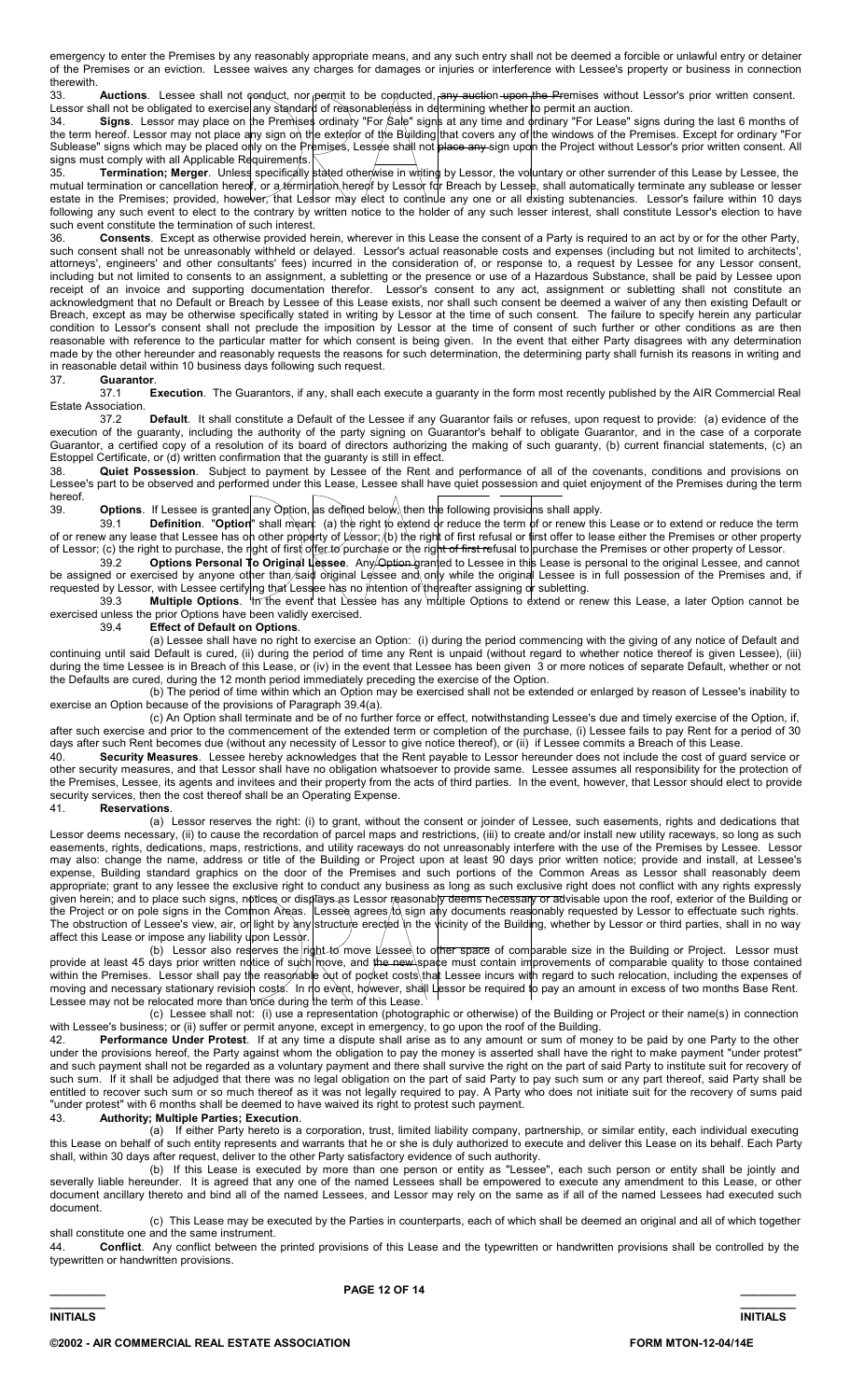45. **Offer**. Preparation of this Lease by either party or their agent and submission of same to the other Party shall not be deemed an offer to lease to the other Party. This Lease is not intended to be binding until executed and delivered by all Parties hereto.<br>An **Amendments** This Lease may be modified only in writing signed by the Parties in interest at the tim

46. **Amendments**. This Lease may be modified only in writing, signed by the Parties in interest at the time of the modification. As long as they do not materially change Lessee's obligations hereunder, Lessee agrees to make such reasonable non-monetary modifications to this Lease as may be reasonably required by a Lender in connection with the obtaining of normal financing or refinancing of the Premises.

47. **Waiver of Jury Trial. THE PARTIES HEREBY WAIVE THEIR RESPECTIVE RIGHTS TO TRIAL BY JURY IN ANY ACTION OR PROCEEDING INVOLVING THE PROPERTY OR ARISING OUT OF THIS AGREEMENT.**

48. **Arbitration of Disputes**. An Addendum requiring the Arbitration of all disputes between the Parties and/or Brokers arising out of this Lease

### $\Box$  is  $\Box$  is not attached to this Lease.<br>49 **Accessibility: Americans wi** Accessibility; Americans with Disabilities Act.

(a) The Premises: ロ have not undergone an inspection by a Certified Access Specialist (CASp). ロ have undergone an inspection by a Certified Access Specialist (CASp) and it was determined that the Premises met all applicable construction-related accessibility standards pursuant to California Civil Code §55.51 et seq. have undergone an inspection by a Certified Access Specialist (CASp) and it was determined that the Premises did not meet all applicable construction-related accessibility standards pursuant to California Civil Code §55.51 et seq.

 (b) Since compliance with the Americans with Disabilities Act (ADA) is dependent upon Lessee's specific use of the Premises, Lessor makes no warranty or representation as to whether or not the Premises comply with ADA or any similar legislation. In the event that Lessee's use of the Premises requires modifications or additions to the Premises in order to be in ADA compliance, Lessee agrees to make any such necessary modifications and/or additions at Lessee's expense.

LESSOR AND LESSEE HAVE CAREFULLY READ AND REVIEWED THIS LEASE AND EACH TERM AND PROVISION CONTAINED HEREIN, AND BY THE EXECUTION OF THIS LEASE SHOW THEIR INFORMED AND VOLUNTARY CONSENT THERETO. THE PARTIES HEREBY AGREE THAT, AT THE TIME THIS LEASE IS EXECUTED, THE TERMS OF THIS LEASE ARE COMMERCIALLY REASONABLE AND EFFECTUATE THE INTENT AND PURPOSE OF LESSOR AND LESSEE WITH RESPECT TO THE PREMISES.

**ATTENTION: NO REPRESENTATION OR RECOMMENDATION IS MADE BY THE AIR COMMERCIAL REAL ESTATE ASSOCIATION OR BY ANY BROKER AS TO THE LEGAL SUFFICIENCY, LEGAL EFFECT, OR TAX CONSEQUENCES OF THIS LEASE OR THE TRANSACTION TO WHICH IT RELATES. THE PARTIES ARE URGED TO:**

**1. SEEK ADVICE OF COUNSEL AS TO THE LEGAL AND TAX CONSEQUENCES OF THIS LEASE.** 

**2. RETAIN APPROPRIATE CONSULTANTS TO REVIEW AND INVESTIGATE THE CONDITION OF THE PREMISES. SAID INVESTIGATION SHOULD INCLUDE BUT NOT BE LIMITED TO: THE POSSIBLE PRESENCE OF HAZARDOUS SUBSTANCES, THE ZONING AND SIZE OF THE PREMISES, THE STRUCTURAL INTEGRITY, THE CONDITION OF THE ROOF AND OPERATING SYSTEMS, COMPLIANCE WITH THE AMERICANS WITH DISABILITIES ACT AND THE SUITABILITY OF THE PREMISES FOR LESSEE'S INTENDED USE.** 

**WARNING: IF THE PREMISES ARE LOCATED IN A STATE OTHER THAN CALIFORNIA, CERTAIN PROVISIONS OF THE LEASE MAY NEED TO BE REVISED TO COMPLY WITH THE LAWS OF THE STATE IN WHICH THE PREMISES ARE LOCATED.**

The parties hereto have executed this Lease at the place and on the dates specified above their respective signatures.

|            |                                                                                                                                                                                                                                      | Executed at:                                                                                                                                                                                                                                                                                                                                   |
|------------|--------------------------------------------------------------------------------------------------------------------------------------------------------------------------------------------------------------------------------------|------------------------------------------------------------------------------------------------------------------------------------------------------------------------------------------------------------------------------------------------------------------------------------------------------------------------------------------------|
|            | On: $\qquad \qquad$                                                                                                                                                                                                                  |                                                                                                                                                                                                                                                                                                                                                |
| By LESSOR: |                                                                                                                                                                                                                                      | By LESSEE:                                                                                                                                                                                                                                                                                                                                     |
|            |                                                                                                                                                                                                                                      |                                                                                                                                                                                                                                                                                                                                                |
|            |                                                                                                                                                                                                                                      | By: $\qquad \qquad$                                                                                                                                                                                                                                                                                                                            |
|            |                                                                                                                                                                                                                                      |                                                                                                                                                                                                                                                                                                                                                |
|            |                                                                                                                                                                                                                                      |                                                                                                                                                                                                                                                                                                                                                |
|            |                                                                                                                                                                                                                                      | By: <u>in the community of the community of the community of the community of the community of the community of the community of the community of the community of the community of the community of the community of the commun</u>                                                                                                           |
|            |                                                                                                                                                                                                                                      |                                                                                                                                                                                                                                                                                                                                                |
|            |                                                                                                                                                                                                                                      |                                                                                                                                                                                                                                                                                                                                                |
|            |                                                                                                                                                                                                                                      |                                                                                                                                                                                                                                                                                                                                                |
|            |                                                                                                                                                                                                                                      |                                                                                                                                                                                                                                                                                                                                                |
|            | Telephone: ( )                                                                                                                                                                                                                       | Telephone: ( )                                                                                                                                                                                                                                                                                                                                 |
|            | $Facsimile: (\_\_)$                                                                                                                                                                                                                  | $Facsimile.$ $\qquad \qquad$ $\qquad$ $\qquad$ $\qquad$ $\qquad$ $\qquad$ $\qquad$ $\qquad$ $\qquad$ $\qquad$ $\qquad$ $\qquad$ $\qquad$ $\qquad$ $\qquad$ $\qquad$ $\qquad$ $\qquad$ $\qquad$ $\qquad$ $\qquad$ $\qquad$ $\qquad$ $\qquad$ $\qquad$ $\qquad$ $\qquad$ $\qquad$ $\qquad$ $\qquad$ $\qquad$ $\qquad$ $\qquad$ $\qquad$ $\qquad$ |
|            |                                                                                                                                                                                                                                      | Email: $\qquad \qquad$                                                                                                                                                                                                                                                                                                                         |
|            | Email: <u>Contract Contract Contract Contract Contract Contract Contract Contract Contract Contract Contract Contract Contract Contract Contract Contract Contract Contract Contract Contract Contract Contract Contract Contrac</u> | Email: $\qquad$                                                                                                                                                                                                                                                                                                                                |
|            | Federal ID No.                                                                                                                                                                                                                       | Federal ID No.                                                                                                                                                                                                                                                                                                                                 |
|            |                                                                                                                                                                                                                                      |                                                                                                                                                                                                                                                                                                                                                |